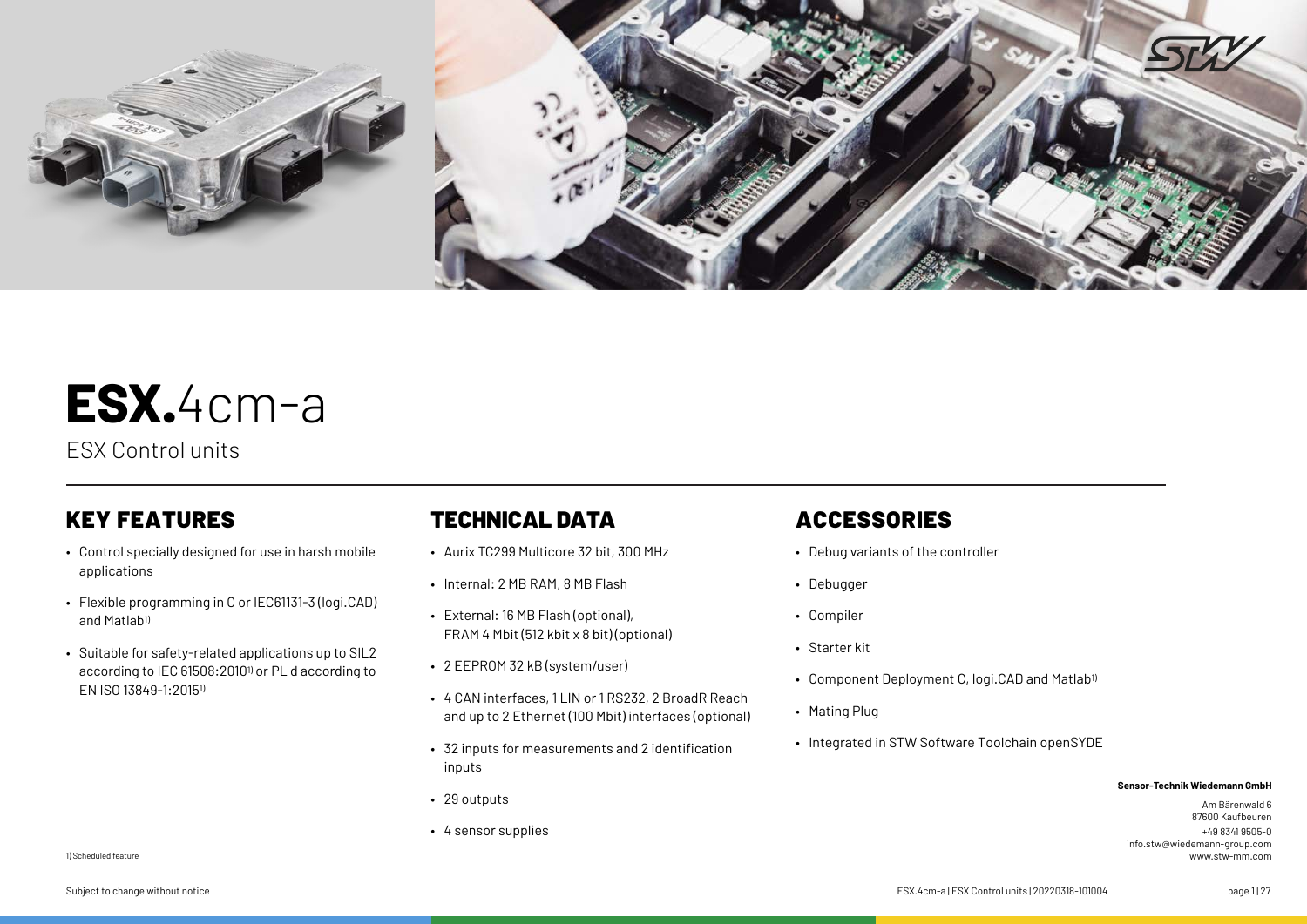### BLOCK DIAGRAM



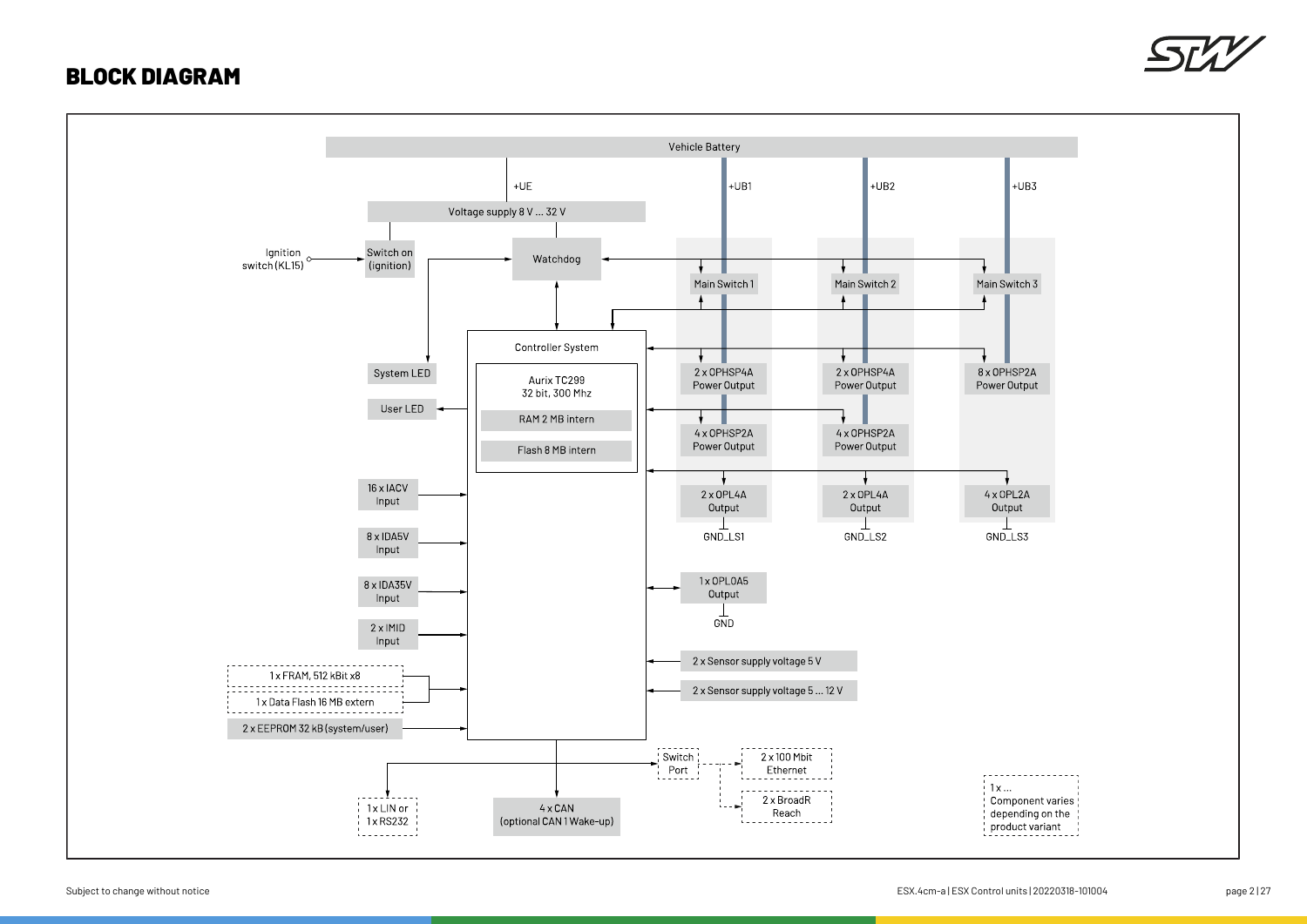### Variants

SLV

#### **Variant features of the ESX.4cm-a**

| <b>Options</b>             |                                                                    | Variant 1    | Variant 2                | Variant 3                | Variant 4    | Variant 6    | Variant 10     |
|----------------------------|--------------------------------------------------------------------|--------------|--------------------------|--------------------------|--------------|--------------|----------------|
| Processor and Memory       | 32 bit Infineon Aurix<br>TC299 Multicore CPU, @<br>300 MHz         | $\checkmark$ | $\checkmark$             | $\checkmark$             | $\checkmark$ | $\checkmark$ | $\checkmark$   |
|                            | 2 MB internal RAM                                                  | $\checkmark$ | $\checkmark$             | $\checkmark$             | $\checkmark$ | $\checkmark$ | $\checkmark$   |
|                            | 8 MB internal Flash                                                | $\checkmark$ | $\checkmark$             | $\checkmark$             | $\checkmark$ | $\checkmark$ | $\checkmark$   |
|                            | 32 kB User EEPROM                                                  | ✓            | $\checkmark$             | ✓                        | $\checkmark$ | ✓            | $\checkmark$   |
|                            | Data Flash                                                         |              | 16 MB                    | 16 MB                    |              |              |                |
|                            | 2 MB FRAM external                                                 | $\checkmark$ | $\overline{\phantom{a}}$ | $\overline{\phantom{a}}$ | $\checkmark$ |              | $\checkmark$   |
| Communication<br>Interface | Available CAN Interfaces<br>2.0 B, Low-/High-Speed<br>max 1 Mbit/s | 4            | 4                        | 4                        | 4            | 4            | 4              |
|                            | CAN wake-up function-<br>ality                                     |              |                          |                          |              | CAN bus 1    | CAN bus 1      |
|                            | 100 Mbit Ethernet                                                  | $\mathbf{2}$ | $\sqrt{2}$               |                          | $\mathbf{2}$ |              | $\overline{2}$ |
|                            | <b>BroadR Reach</b>                                                | $\sqrt{2}$   | $\sqrt{2}$               |                          | $\mathbf{2}$ |              | $\overline{2}$ |
|                            | $\mathsf{LIN}$                                                     | $\mathbf{1}$ |                          | $\mathbf{1}$             |              | $\mathbf{1}$ | $\mathbf{1}$   |
|                            | <b>RS232</b>                                                       |              |                          |                          | -1           |              |                |
| Inputs                     | Analog Input IACV                                                  | $16\,$       | $16\,$                   | 16                       | $16\,$       | $16\,$       | 16             |
|                            | Multi Functional Input<br>IDA5V                                    | 8            | 8                        | 8                        | 8            | $\, 8$       | 8              |
|                            | Multi Functional Input<br>IDA35V                                   | $\, 8$       | 8                        | $\, 8$                   | $\, 8$       | $\, 8$       | 8              |
|                            | Module Identifier                                                  | $\mathbf{2}$ | $\mathbf{2}$             | $\mathbf{2}$             | $\mathbf{2}$ | $\mathbf{2}$ | $\mathbf{2}$   |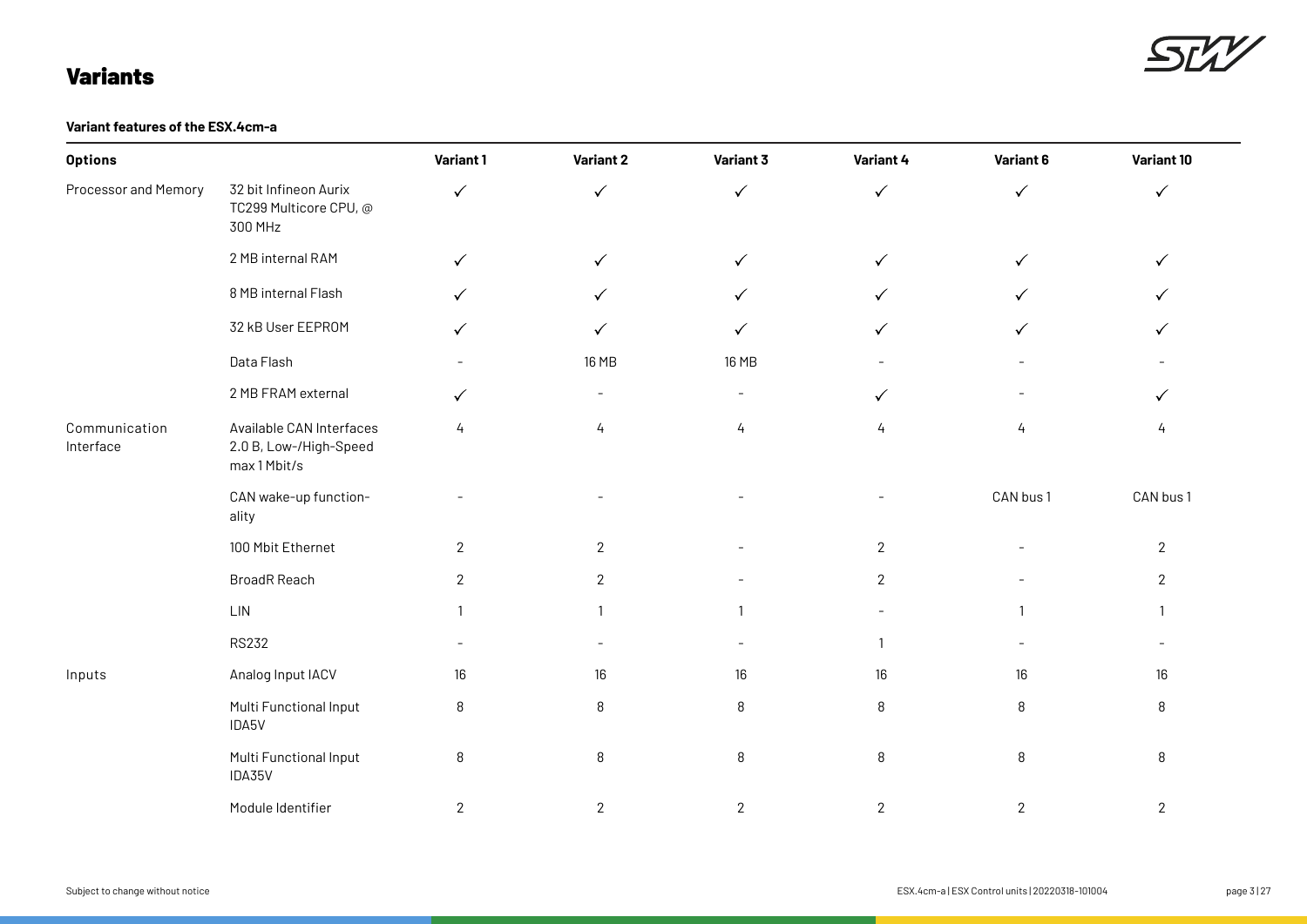### Variants



**Variant features of the ESX.4cm-a**

| <b>Options</b> |                                         | Variant 1     | Variant 2      | Variant 3      | Variant 4    | Variant 6      | Variant 10     |
|----------------|-----------------------------------------|---------------|----------------|----------------|--------------|----------------|----------------|
| Outputs        | Digital/PWM High Side<br>Output OPHSP4A | 4             | 4              | $\frac{1}{4}$  | 4            | 4              | 4              |
|                | Digital/PWM High Side<br>Output OPHSP2A | 16            | $16\,$         | 16             | 16           | 16             | 16             |
|                | Digital/PWM Low Side<br>Output OPL4A    | $\frac{1}{4}$ | 4              | $\frac{1}{4}$  | 4            | 4              | 4              |
|                | Digital/PWM Low Side<br>Output OPL2A    | $\frac{1}{4}$ | 4              | $\frac{1}{4}$  | 4            | 4              | 4              |
|                | Digital/PWM Low Side<br>Output OPLOA5   |               |                |                |              |                |                |
|                | Sensor supply voltage 5 V               | $\mathbf{2}$  | $\overline{2}$ | $\overline{2}$ | $\mathbf{2}$ | $\overline{2}$ | $\overline{2}$ |
|                | Sensor supply voltage<br>512V           | $\mathbf{2}$  | $\overline{2}$ | $\mathbf{2}$   | $\mathbf{2}$ | $\mathbf{2}$   | 2              |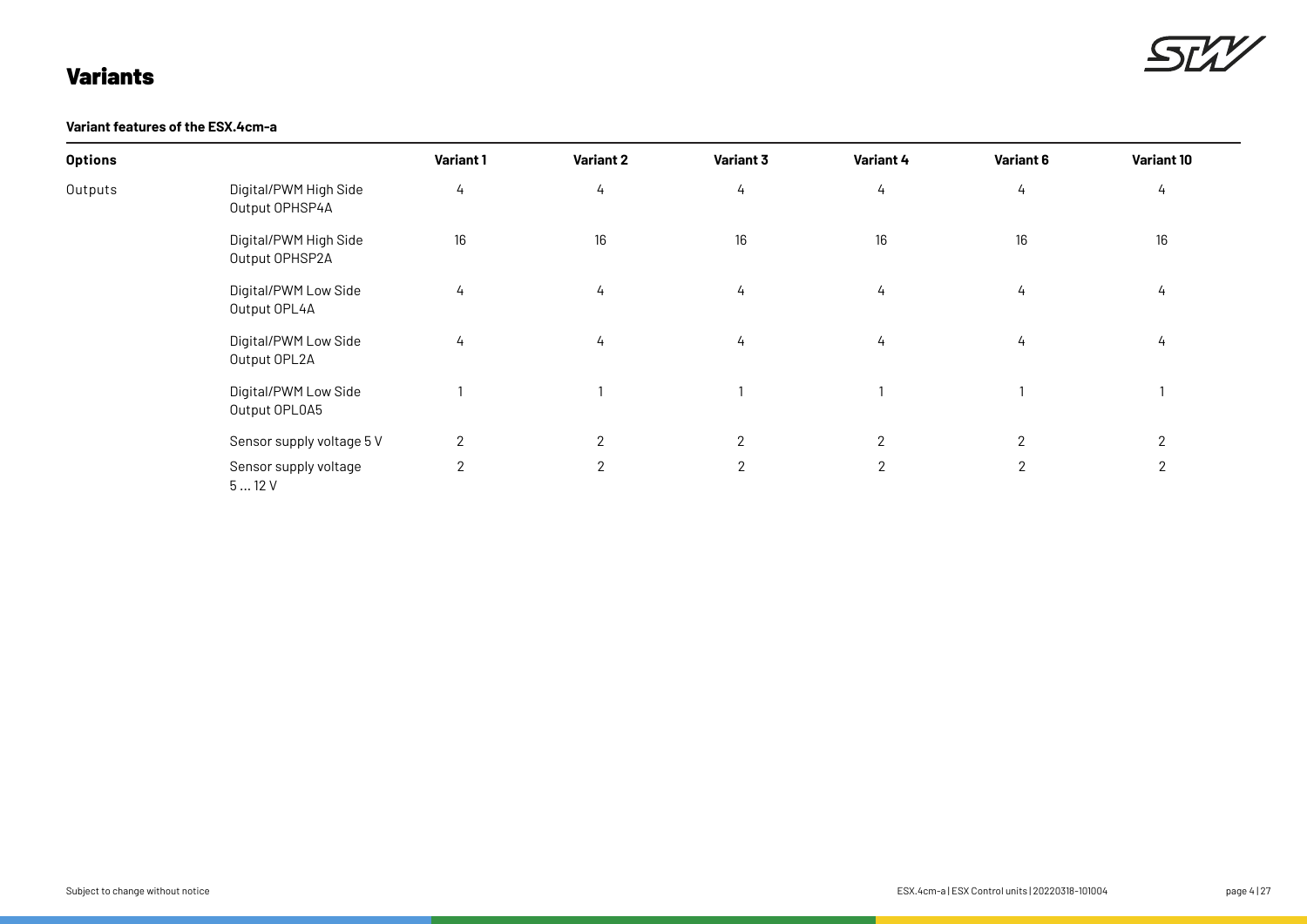### **Processor and Memory**



| Type                         | <b>Properties</b>                    | <b>Description</b>                                                                                                                                                                                                                                |
|------------------------------|--------------------------------------|---------------------------------------------------------------------------------------------------------------------------------------------------------------------------------------------------------------------------------------------------|
| Aurix TC299                  | 32 bit, multicore processor, 300 MHz | • Watchdog<br>• 12 bit A/D converter for analog signal processing                                                                                                                                                                                 |
| Flash                        | 8 MB                                 | 7.75 MB available for customer application                                                                                                                                                                                                        |
| Data Flash (optional)        | 16 MB                                | External                                                                                                                                                                                                                                          |
| <b>RAM</b>                   | 2 MB                                 | On-chip RAM<br>This memory mainly serves as system memory for BIOS stack<br>and data, but also includes a heap for the customer application.                                                                                                      |
| EEPROM (non volatile memory) | 32 kB                                | Available for customer application. Data Retention:<br>$\cdot$ 50 years at 125 °C<br>$\cdot$ 100 years at 25 °C<br>Typical endurance according to manufacturer:<br>$\cdot$ 4 million Write cycles at 25 °C<br>• 1.2 million Write cycles at 85 °C |
| F-RAM (optional)             | $4$ Mbit (512 kbit x 8 bit)          | External<br>High endurance 100 trillion read/write cycles                                                                                                                                                                                         |

### **Communication Interfaces**

| <b>Type</b>            | Max. Quantity | <b>Configuration</b>                                                                                                      |
|------------------------|---------------|---------------------------------------------------------------------------------------------------------------------------|
| CAN                    | 4             | CAN 2.0 B, high-speed and low-speed, baud rate from 100 kbit/s to 1 Mbit/s<br>CAN bus 1: Wake-up functionality (optional) |
| Ethernet, optional     |               | Ethernet switch:<br>2 x 100 Mbit/s 100BASE-TX<br>2 x BroadR Reach 100BASE-T1                                              |
| RS232 or<br><b>LIN</b> |               | Baud rate up to 115 kbit/s (RS232) or<br>LIN 2.2 A(LIN)                                                                   |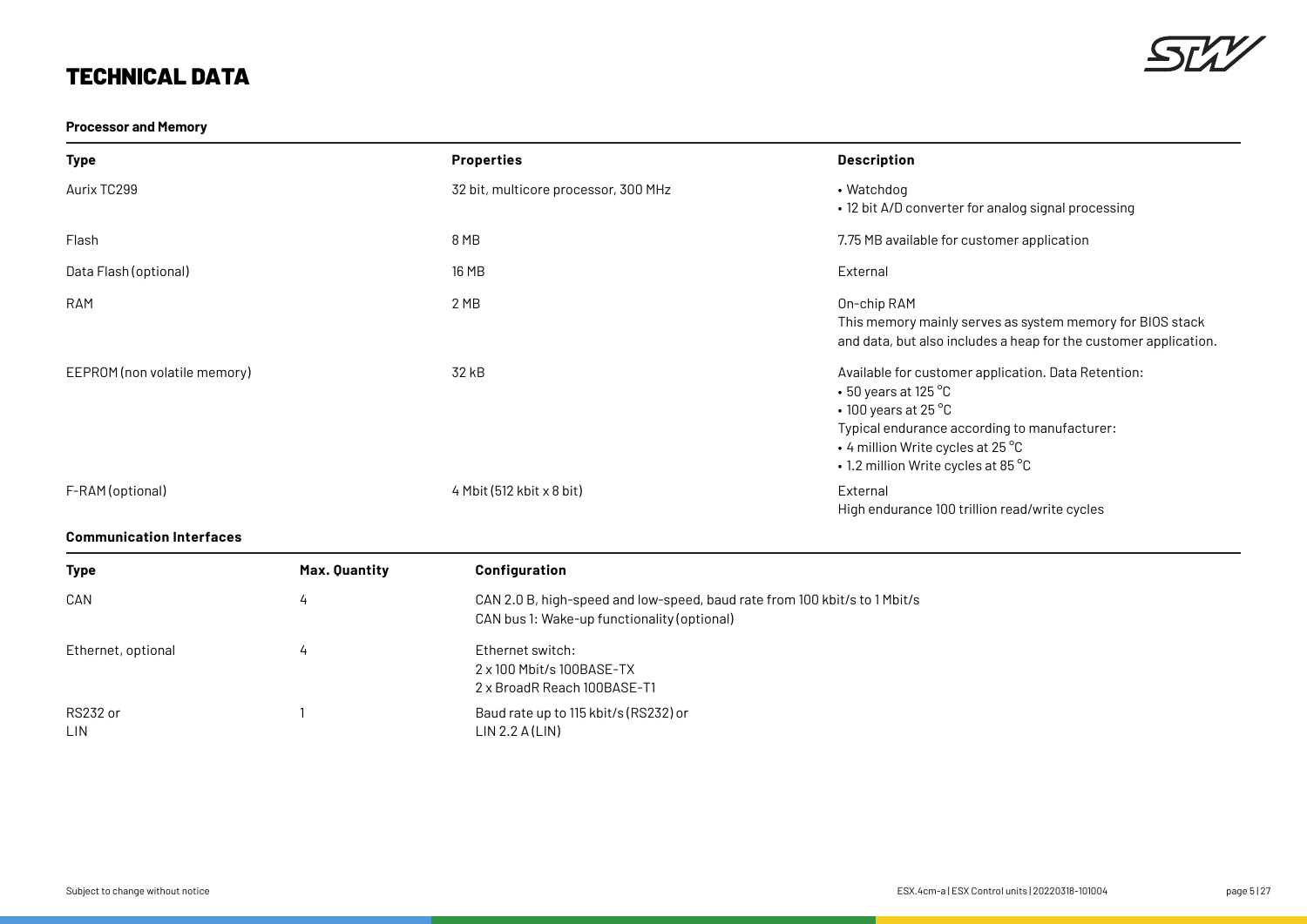**Inputs**



| <b>Type</b>                  | Max. Quantity | <b>Possible Configuration</b>                            | <b>Measurement</b>                                                            |
|------------------------------|---------------|----------------------------------------------------------|-------------------------------------------------------------------------------|
| Multifunctional input IDA35V | 8             | Analog voltage                                           | 035V                                                                          |
|                              |               | Programmable pull-up resistor                            | $1.1$ kQ to +8.5 V                                                            |
|                              |               | Programmable pull-down resistor                          | 1 kΩ to GND                                                                   |
|                              |               | NAMUR sensor                                             | NAMUR sensor compatible                                                       |
|                              |               | Digital                                                  | Active high<br>Active low                                                     |
|                              |               | Frequency                                                | 0.6 Hz  20 kHz                                                                |
|                              |               | Incremental encoder interface                            | Change of position or angular change                                          |
| Analog input IACV            | 16            | Analog voltage                                           | 012V                                                                          |
|                              |               | Analog current                                           | 024mA                                                                         |
|                              |               | Digital (voltage mode)                                   | Active high<br>Active low                                                     |
| Multifunctional input IDA5V  | 8             | Analog voltage                                           | 05V                                                                           |
|                              |               | Programmable pull-up resistor                            | $6.8$ kQ to +5 V                                                              |
|                              |               | Digital                                                  | Active high<br>Active low                                                     |
|                              |               | Frequency                                                | 0.6 Hz  20 kHz                                                                |
|                              |               | Incremental encoder interface                            | Change of position or angular change                                          |
|                              |               | <b>SENT</b>                                              | <b>SENT</b> interface<br>IDA5V is not fully compliant with SAE J2716:2016-04. |
| Identification input IMID    | $\mathbf 2$   | Open, short to GND and up to 6 different resistor values |                                                                               |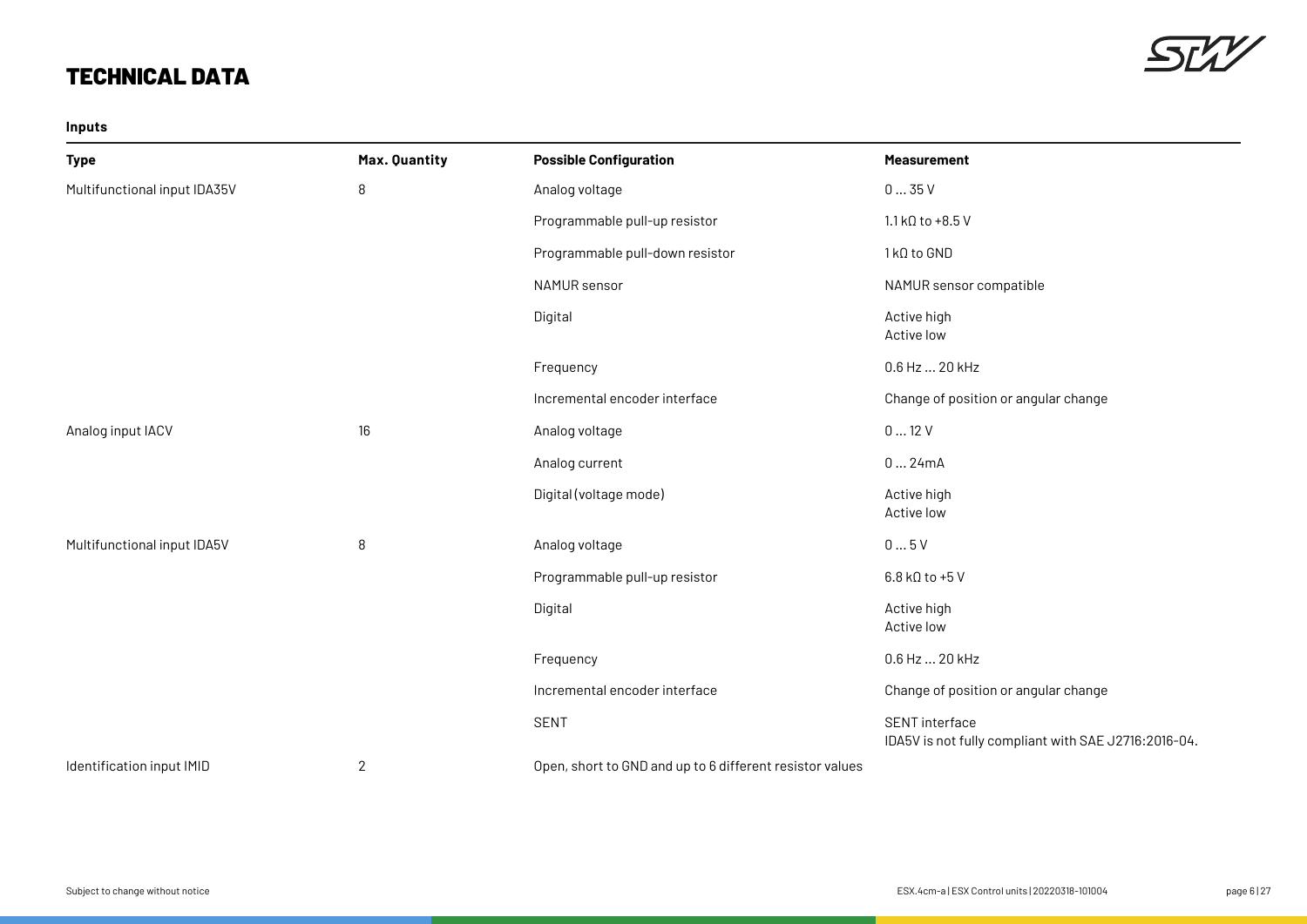

### **Outputs**

| <b>Type</b>                             | Max. Quantity | <b>Possible Configu-</b><br>ration | Range                    | <b>Characteristics</b>                                                   | Feature                                                                                                                                                                                                        |
|-----------------------------------------|---------------|------------------------------------|--------------------------|--------------------------------------------------------------------------|----------------------------------------------------------------------------------------------------------------------------------------------------------------------------------------------------------------|
| Digital/PWM high side<br>output OPHSP2A | 16            | <b>PWM</b>                         | 02.5A                    | 0100%<br>duty cycle resolution < $0.1\%$<br>PWM frequency 20  1000 Hz    | • high side switch<br>• precise current measurement, accuracy is<br>±2.3 % ±70 mA                                                                                                                              |
|                                         |               | Digital                            | $\overline{\phantom{a}}$ | ON/OFF                                                                   | · supports current control mode<br>· digital feedback, open load detection in OFF<br>state<br>· automated shutdown on overcurrent<br>$>4.6$ A ±0.9%<br>• combine several outputs for parallel operation        |
| Digital/PWM high side<br>output OPHSP4A | 4             | <b>PWM</b>                         | 04A                      | 0100%<br>duty cycle resolution < 0.1 %<br>PWM frequency 20  500 Hz       | • high side switch<br>• precise current measurement, accuracy is<br>±2.3 % ±140 mA                                                                                                                             |
|                                         |               | Digital                            |                          | ON/OFF                                                                   | · supports current control mode<br>· digital feedback, open load detection in OFF<br>state<br>· automated shutdown on overcurrent<br>$>$ 7.5 A $\pm$ 1.5 A<br>• combine several outputs for parallel operation |
| Digital/PWM low side<br>output OPL4A    | 4             | <b>PWM</b>                         | 04A                      | 0100%<br>duty cycle resolution < $0.1\%$<br>PWM frequency 20  1000 Hz    |                                                                                                                                                                                                                |
|                                         |               | Digital                            |                          | ON/OFF                                                                   |                                                                                                                                                                                                                |
| Digital/PWM low side<br>output OPL2A    | $\frac{1}{4}$ | <b>PWM</b>                         | 02A                      | $0100\%$<br>duty cycle resolution < $0.1\%$<br>PWM frequency 20  1000 Hz |                                                                                                                                                                                                                |
|                                         |               | Digital                            | $\overline{\phantom{a}}$ | ON/OFF                                                                   |                                                                                                                                                                                                                |
| Digital low side output 1<br>OPLOA5     |               | <b>PWM</b>                         | 00.5A                    | 0100%<br>duty cycle resolution < 0.1%<br>PWM frequency 20  1000 Hz       |                                                                                                                                                                                                                |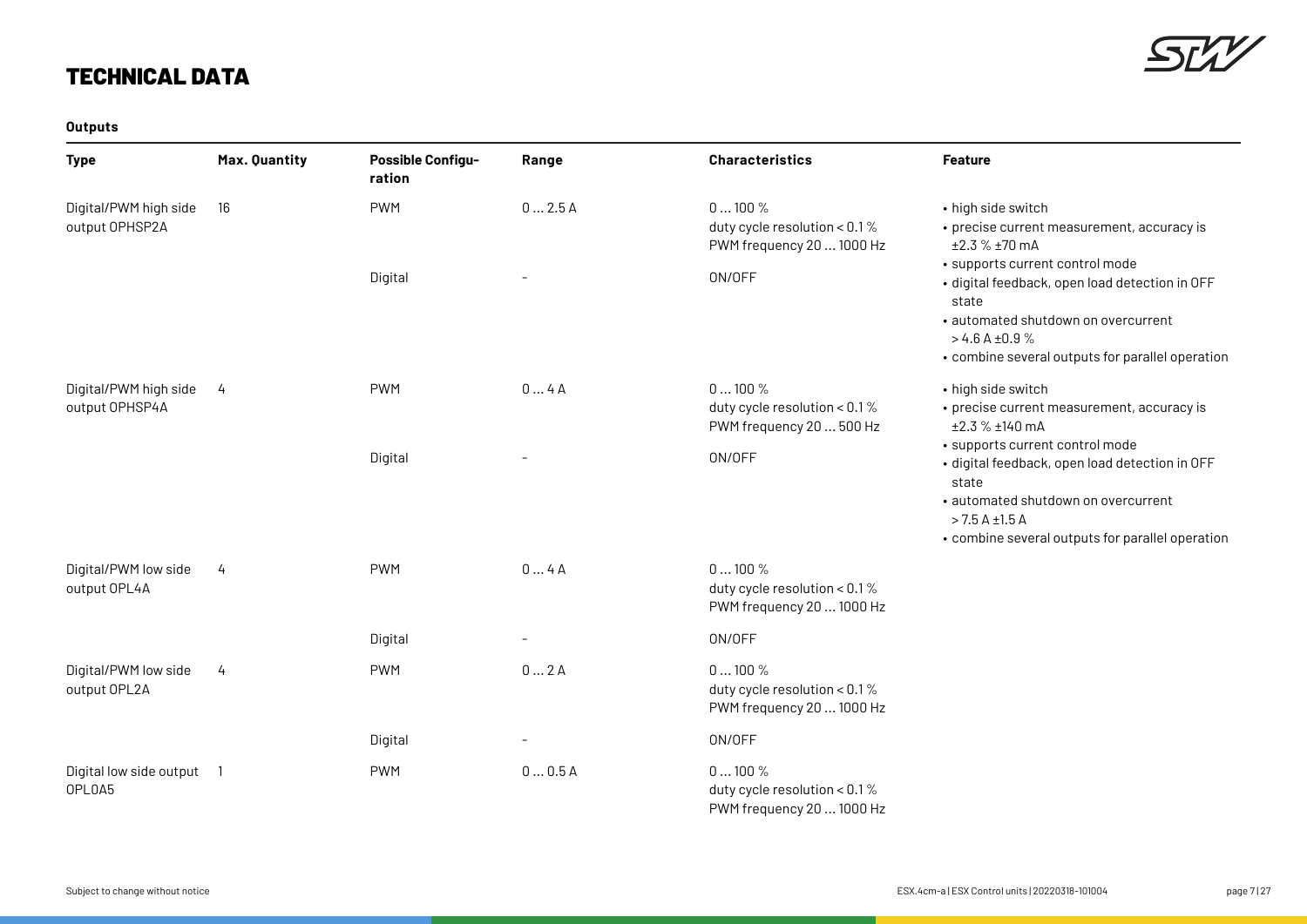

**Outputs**

| Type                          | Max. Quantity | <b>Possible Configu-</b><br>ration | Range      | <b>Characteristics</b>   | <b>Feature</b>                                                                                                                                                               |
|-------------------------------|---------------|------------------------------------|------------|--------------------------|------------------------------------------------------------------------------------------------------------------------------------------------------------------------------|
|                               |               | Digital                            | $-$        | ON/OFF                   |                                                                                                                                                                              |
| Main Switch                   | 3             |                                    | 8  32 V DC | ON/OFF                   | • switches the output groups +UB1, +UB2 and<br>$+UB3$<br>• high-side switch<br>• Current up to 12 A                                                                          |
| Sensor supply voltage<br>5 V  | 2             | $\overline{\phantom{a}}$           | 5V         | ON/OFF                   | Maximal output current 250 mA                                                                                                                                                |
| Sensor supply voltage<br>512V | 2             | Voltage                            | 512V       | $\overline{\phantom{a}}$ | Maximal output current<br>$I_{MAX}$ = 250 mA<br>programmable output needs derating for<br>output voltages $U_{\text{EXT}}$ < 10 V:<br>$I_{MAX} = 0.875 / (13.5 - U_{EXT})$ A |

**Mechanical Data**

| <b>Component</b>                              | <b>Description</b>                            | <b>Value</b>                                                                                 |
|-----------------------------------------------|-----------------------------------------------|----------------------------------------------------------------------------------------------|
| Connector                                     |                                               | Molex CMC 80 pin, mating cycles maximum 20<br><b>Applicable Connectors</b>                   |
|                                               |                                               | When Ethernet is avalialbe:<br>$2 \times 8$ pins, MX150<br>2 x 4 pins, M12 connector d-coded |
| Indicators                                    | 2 LED, dual color (red/green or mixed colors) | 1 for the state of the system, 1 freely programmable                                         |
| Housing                                       | Die-cast aluminum                             | GORE-TEX™-breathing filter for pressure equalization                                         |
| Degree of Protection                          |                                               | IP6k9k, for varians without M12 connector<br>IP67, for varians with M12 connector            |
| Dimensions                                    |                                               | $231$ mm $\times$ 162 mm $\times$ 43 mm                                                      |
| Operating temperature, chassis<br>temperature | $-$                                           | $-40+85$ °C ( $-40+185$ °F)                                                                  |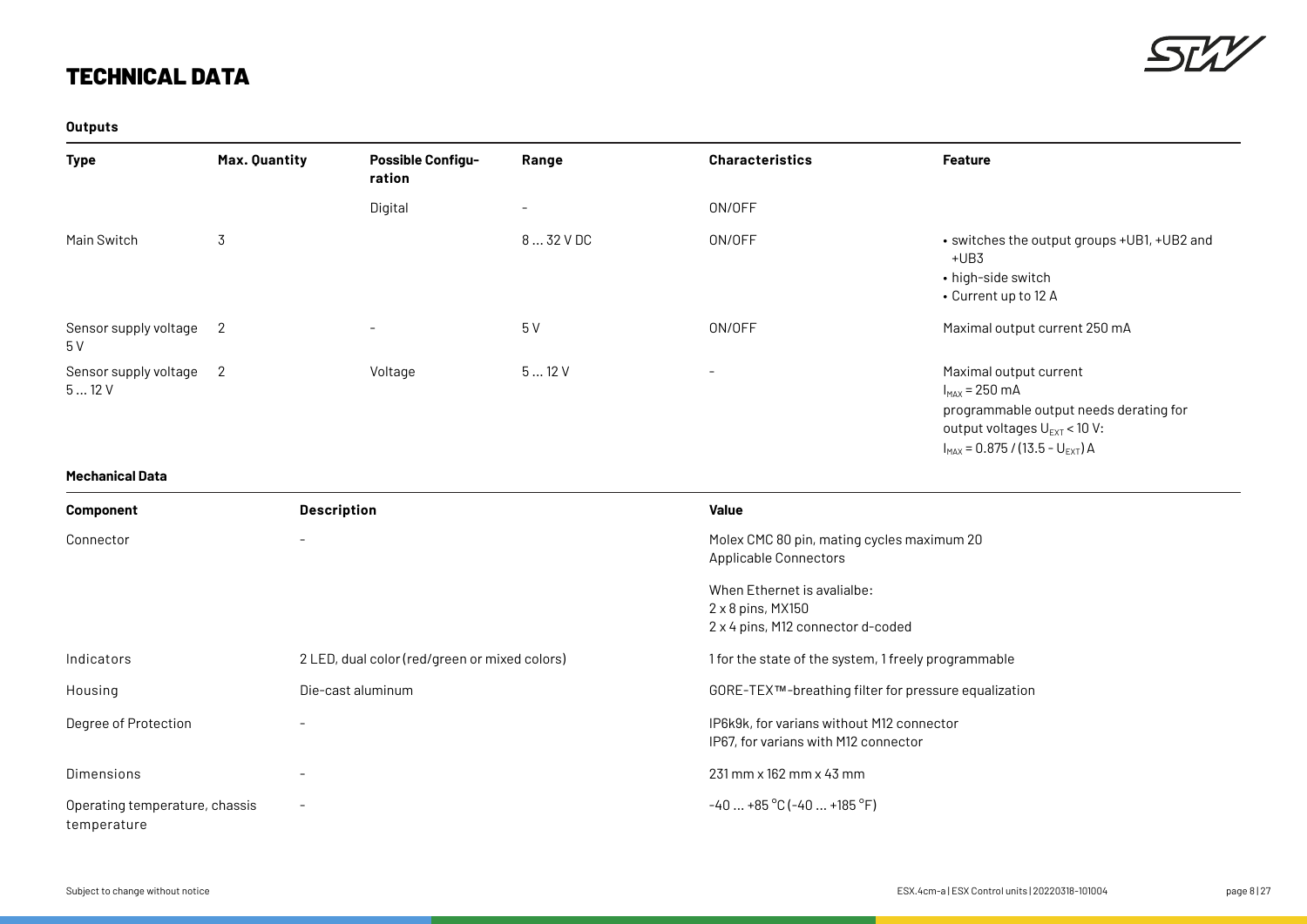

#### **Mechanical Data**

| <b>Component</b><br>Operating altitude | <b>Description</b><br>$\overline{\phantom{a}}$                                                                              | <b>Value</b><br>$-400+4000$ m |                                                                    |
|----------------------------------------|-----------------------------------------------------------------------------------------------------------------------------|-------------------------------|--------------------------------------------------------------------|
| <b>Power Supply</b>                    |                                                                                                                             |                               |                                                                    |
| Component                              | <b>Description</b>                                                                                                          | Range                         |                                                                    |
|                                        |                                                                                                                             | <b>Minimum Value</b>          | <b>Maximum Value</b>                                               |
| DC voltage supply                      | Voltage at +UE ECU supply and +UB power supply                                                                              | 8 V DC                        | 32 V DC                                                            |
| Current consumption                    | Power supply +UB1 fully loaded 12 A                                                                                         | $-$                           | 60 A, short-term                                                   |
|                                        | Power supply +UB2 fully loaded 12 A                                                                                         |                               |                                                                    |
|                                        | Power supply +UB3 fully loaded 12 A                                                                                         |                               |                                                                    |
|                                        | 4 x low side output OPL4A, fully loaded 16 A                                                                                |                               |                                                                    |
|                                        | 4 x low side output OPL2A, fully loaded 8 A                                                                                 |                               |                                                                    |
| Standby                                | Sum of input currents at +UE and +UB ( $U_{KL15}$ = 0 V, ignition off)<br>Without external load                             |                               | $< 1$ mA                                                           |
| ECU active                             | +UE supply current (U <sub>KL15</sub> > U <sub>KL15HIGH</sub> , no external load)                                           |                               | < 400 mA at 12 V supply voltage<br>< 250 mA at 24 V supply voltage |
| LIN voltage supply                     | 12V supply voltage for LIN.<br>In a 24V systems, one of the 5 12V sensor supplys can be<br>connected to the LIN supply pin. | 8 V                           | 16 V                                                               |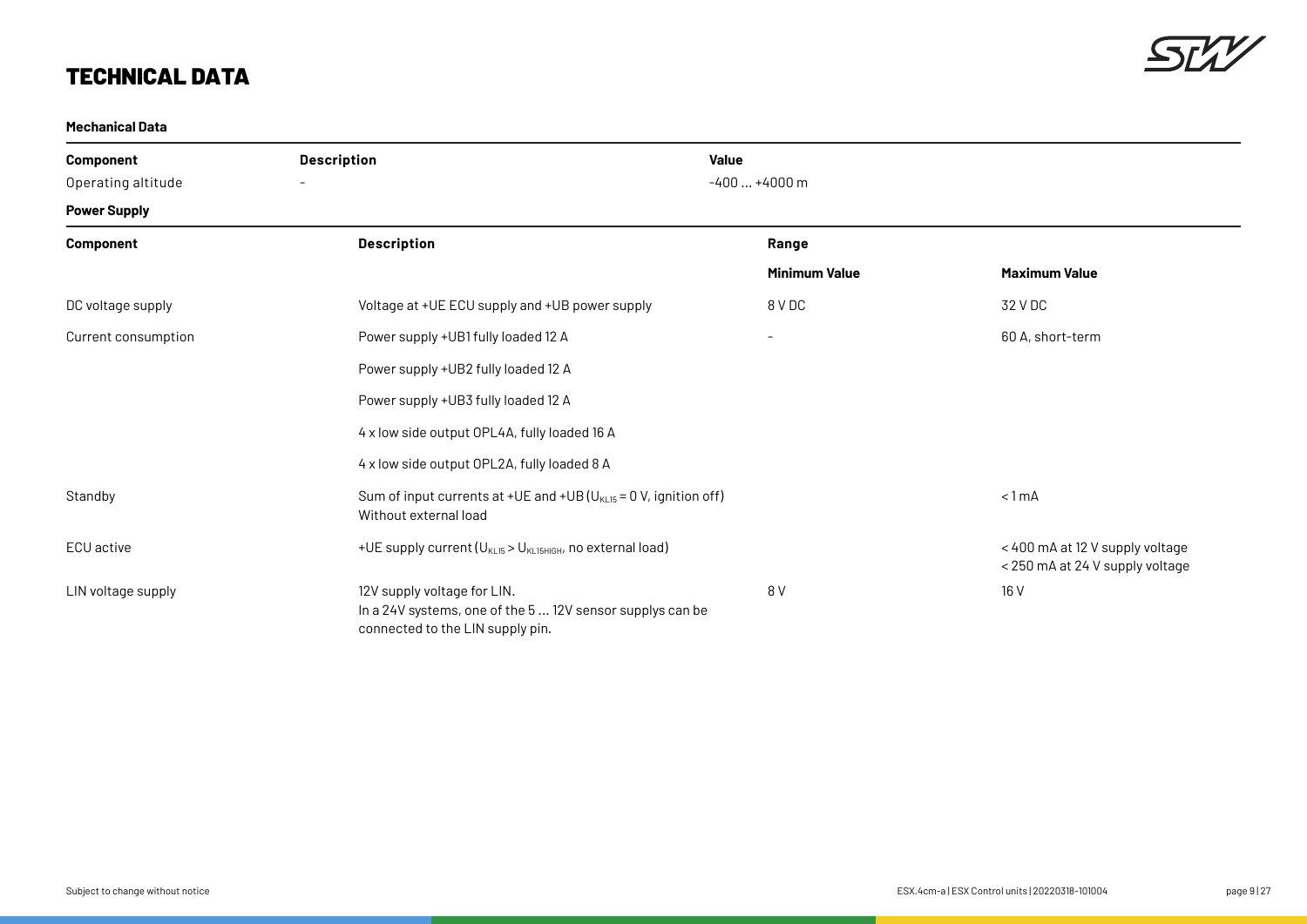### TECHNICAL DRAWING



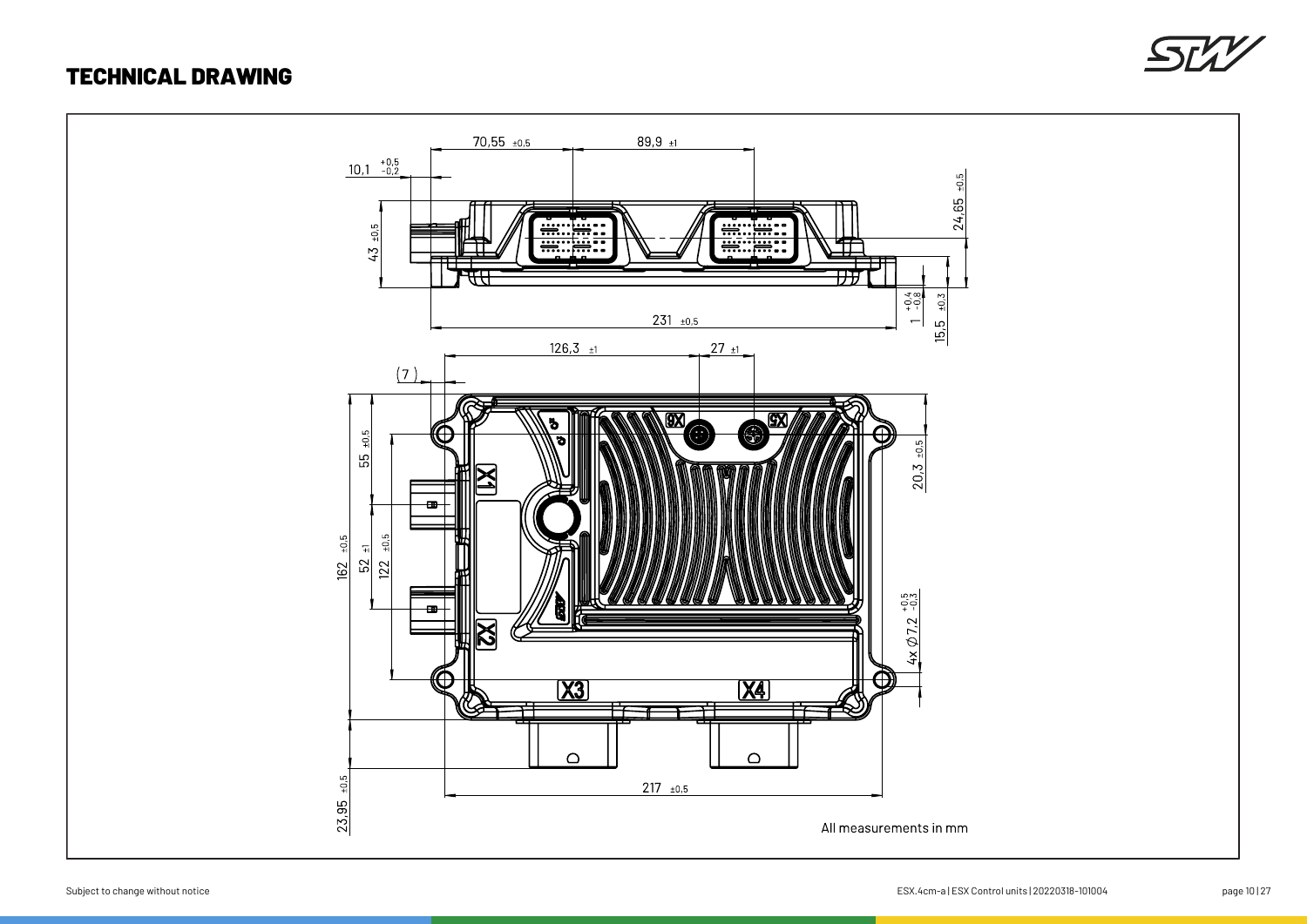### **Pin Assigment 8 Pin Connector X1 Black (Optional)**



| Pin | <b>Signal Name</b> | <b>Description</b>            |
|-----|--------------------|-------------------------------|
|     | CAN2_L             | CAN bus 2 low                 |
| 2   | CAN1_L             | CAN bus 1 low                 |
| 3   | CAN2_H             | CAN bus 2 high                |
| 4   | CAN1_H             | CAN bus 1 high                |
| 5   |                    | Not connected                 |
| 6   | ETH1_P1_BRR+       | Ethernet 1_P1(BroadR-Reach+)  |
| 7   | ETH1_P1_BRR-       | Ethernet 1_P1(BroadR-Reach -) |
| 8   |                    | Not connected                 |

### **Pin Assigment 8 Pin Connector X2 Grey (Optional)**



| Pin            | <b>Signal Name</b> | <b>Description</b>            |
|----------------|--------------------|-------------------------------|
| 1              | CAN2_L             | CAN bus 2 low                 |
| $\overline{2}$ | CAN1_L             | CAN bus 1 low                 |
| 3              | CAN2_H             | CAN bus 2 high                |
| 4              | CAN1_H             | CAN bus 1 high                |
| 5              |                    | Not connected                 |
| 6              | ETH1_P2_BRR+       | Ethernet 1_P2 (BroadR-Reach+) |
| 7              | ETH1_P2_BRR-       | Ethernet 1_P2 (BroadR-Reach-) |
| 8              |                    | Not connected                 |
|                |                    |                               |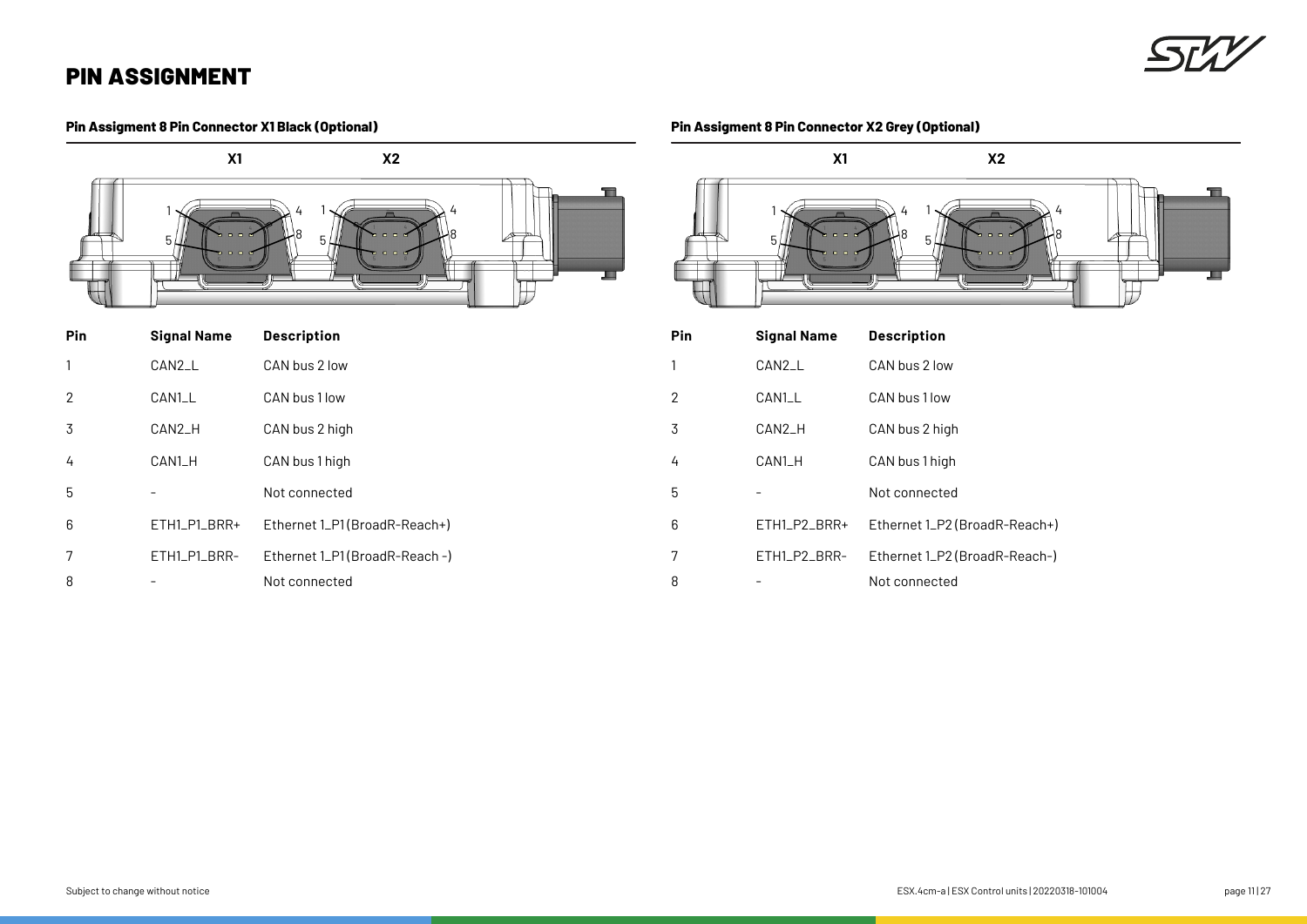#### **Pin Assignment 48 Pin Connector X3 (Black):**

|      | X3<br>$\Delta$ 1<br>$\Delta 4$ | X4<br>M1<br>M1<br>M4<br>M4<br>А4         |
|------|--------------------------------|------------------------------------------|
| Pin  | <b>Signal Name</b>             | <b>Description</b>                       |
| X3A1 | CAN1_H                         | CAN bus 1 high                           |
| X3A2 | CAN1_L                         | CAN bus 1 low                            |
| X3A3 | CAN2_H                         | CAN bus 2 high                           |
| X3A4 | CAN2_L                         | CAN bus 2 low                            |
| X3B1 |                                | Not connected                            |
| X3B2 |                                | Not connected                            |
| X3B3 | LIN1/<br>RS232_RXD             | LIN bus/RS232 (Rx)                       |
| X3B4 | SUP_U_LIN1/<br>RS232_TXD       | LIN 12 V power supply/RS232 (Tx)         |
| X3C1 |                                | Not connected                            |
| X3C2 |                                | Not connected                            |
| X3C3 | UEXT5V <sub>-1</sub>           | Sensor supply 5V                         |
| X3C4 | AGND                           | Analog ground, used for sensor<br>supply |
| X3D1 | IACV <sub>-1</sub>             | Analog input IACV_01                     |
| X3D2 | IACV_2                         | Analog input IACV_02                     |
| X3D3 | IACV <sub>-3</sub>             | Analog input IACV_03                     |
| X3D4 | IACV <sub>-4</sub>             | Analog input IACV_04                     |

#### **Pin Assignment 48 Pin Connector X3 (Black):**

| Pin         | <b>Signal Name</b>   | <b>Description</b>                       |
|-------------|----------------------|------------------------------------------|
| <b>X3E1</b> | IDA5V_1              | Multi function input IDA5V_01            |
| X3E2        | IDA5V <sub>-2</sub>  | Multi function input IDA5V_02            |
| X3E3        | IMID <sub>-1</sub>   | Ident input IMID_1                       |
| X3E4        | AGND                 | Analog ground, used for sensor<br>supply |
| X3F1        | IDA35V <sub>-1</sub> | Multi function input IDA35V_01           |
| X3F2        | IDA35V_2             | Multi function input IDA35V_02           |
| X3F3        | UEXT5-12V_1          | Sensor supply 5-12V                      |
| X3F4        | AGND                 | Analog ground, used for sensor<br>supply |
| X3G1        | IDA5V <sub>-5</sub>  | Multi function input IDA5V_05            |
| X3G2        | IDA5V_6              | Multi function input IDA5V_06            |
| X3G3        | IMID <sub>-2</sub>   | Ident input IMID_2                       |
| X3G4        | AGND                 | Analog ground, used for sensor<br>supply |
| X3H1        | IACV <sub>-5</sub>   | Analog input IACV_05                     |
| X3H2        | IACV <sub>-6</sub>   | Analog input IACV_06                     |
| X3H3        | IACV_7               | Analog input IACV_07                     |
| X3H4        | IACV_8               | Analog input IACV_08                     |
| X3J1        | IDA35V_3             | Multi function input IDA35V_03           |
| X3J2        | IDA35V_4             | Multi function input IDA35V_04           |
| X3J3        | <b>KL15</b>          | Ingnition (KL15)                         |
|             |                      |                                          |

### **Pin Assignment 48 Pin Connector X3 (Black):**

| Pin         | <b>Signal Name</b> | <b>Description</b>                                                                |
|-------------|--------------------|-----------------------------------------------------------------------------------|
| X3J4        | OPL0A5             | Digital/PWM output OPL0A5                                                         |
| X3K1        | OPHSP2A_1          | Digital/PWM output 0P2A_01                                                        |
| X3K2        | OPHSP2A_2          | Digital/PWM output 0P2A_02                                                        |
| X3K3        | OPHSP2A_3          | Digital/PWM output 0P2A_03                                                        |
| X3K4        | OPHSP2A_4          | Digital/PWM output OP2A_04                                                        |
| X3L1        | $UB_1$             | UB_1: Power supply pin for<br>hardware drivers of the outputs                     |
| X3L2        | OPL4A_1            | Digital/PWM output OPL4A_01                                                       |
| X3L3        | OPHSP4A_1          | Digital/PWM output 0P4A_01                                                        |
| X3L4        | UE                 | UE: Power supply electronic                                                       |
| <b>X3M1</b> | GND_LS1            | Ground pin for hardware drivers<br>of the low side outputs OPL4A_1<br>and OPL4A_2 |
| X3M2        | OPL4A_2            | Digital/PWM output OPL4A_02                                                       |
| X3M3        | OPHSP4A_2          | Digital/PWM output 0P4A_02                                                        |
| X3M4        | GND                | Ground of the controller                                                          |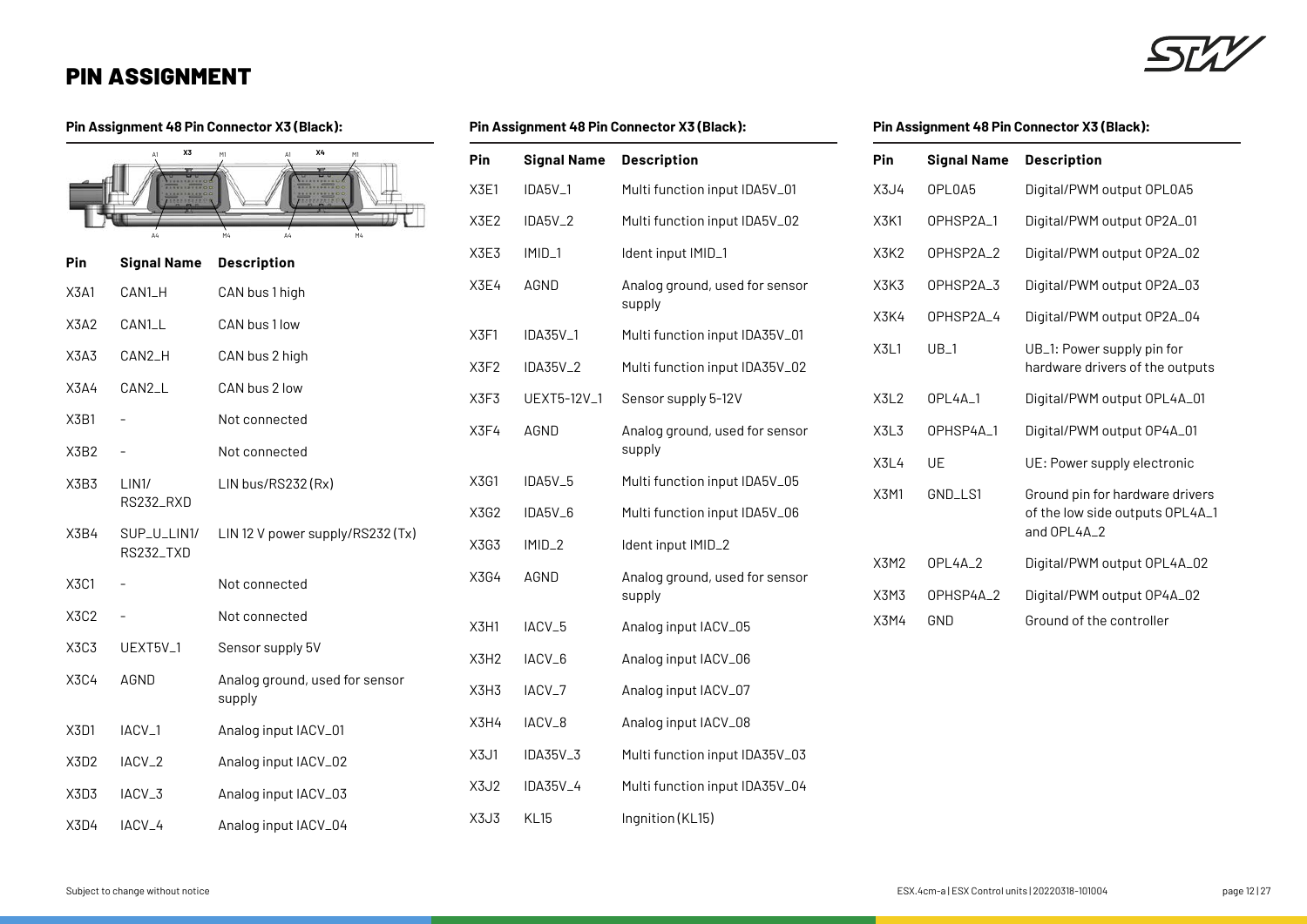### **Pin Assignment 48 Pin Connector X4 (Grey):**

|             | X3<br>$\Delta$ 1     | χ4<br>M1<br>M1                           | Pin         |
|-------------|----------------------|------------------------------------------|-------------|
|             |                      |                                          | <b>X4E2</b> |
|             |                      | M4<br>M4                                 | X4E3        |
| Pin         | <b>Signal Name</b>   | <b>Description</b>                       | <b>X4E4</b> |
| <b>X4A1</b> | CAN3_H               | CAN bus 3 high                           | X4F1        |
| X4A2        | CAN3_L               | CAN bus 3 low                            | X4F2        |
| X4A3        | CAN4_H               | CAN bus 4 high                           | X4F3        |
| X4A4        | CAN4_L               | CAN bus 4 low                            | X4F4        |
| X4B1        | IACV_11              | Analog input IACV_11                     | X4G1        |
| X4B2        | IACV <sub>-12</sub>  | Analog input IACV_12                     | X4G2        |
| X4B3        | UEXT5V <sub>-2</sub> | Sensor supply 5V                         | X4G3        |
| X4B4        | AGND                 | Analog ground, used for sensor           | X4G4        |
|             |                      | supply                                   | X4H1        |
| X4C1        | IDA35V_5             | Multi function input IDA35V_05           | X4H2        |
| X4C2        | IDA35V_6             | Multi function input IDA35V_06           | X4H3        |
| X4C3        | IDA5V_3              | Multi function input IDA5V_03            | X4H4        |
| X4C4        | IDA5V_4              | Multi function input IDA5V_04            | X4J1        |
| X4D1        | IACV_9               | Analog input IACV_09                     | <b>X4J2</b> |
| X4D2        | IACV_10              | Analog input IACV_10                     | X4J3        |
| X4D3        | UEXT5-12V_2          | Sensor supply 5-12V                      | X4J4        |
| X4D4        | AGND                 | Analog ground, used for sensor<br>supply | <b>X4K1</b> |
| <b>X4E1</b> | IDA35V_7             | Multi function input IDA35V_07           | X4K2        |
|             |                      |                                          |             |

### **Pin Assignment 48 Pin Connector X4 (Grey):**

| Pin              | <b>Signal Name</b>  | <b>Description</b>             |
|------------------|---------------------|--------------------------------|
| X4E2             | IDA35V_8            | Multi function input IDA35V_08 |
| <b>X4E3</b>      | IDA5V <sub>-7</sub> | Multi function input IDA5V_07  |
| X4E4             | IDA5V_8             | Multi function input IDA5V_08  |
| X4F1             | IACV_13             | Analog input IACV_13           |
| X4F2             | IACV <sub>-14</sub> | Analog input IACV_14           |
| X4F3             | IACV <sub>-15</sub> | Analog input IACV_15           |
| X4F4             | IACV_16             | Analog input IACV_16           |
| X4G1             | OPHSP2A_9           | Digital/PWM output OP2A_9      |
| X4G2             | OPHSP2A_10          | Digital/PWM output 0P2A_10     |
| X4G3             | OPHSP2A_11          | Digital/PWM output OP2A_11     |
| X4G4             | OPHSP2A_12          | Digital/PWM output 0P2A_12     |
| <b>X4H1</b>      | OPHSP2A_13          | Digital/PWM output 0P2A_13     |
| X4H <sub>2</sub> | OPHSP2A_14          | Digital/PWM output 0P2A_14     |
| X4H3             | OPHSP2A_15          | Digital/PWM output 0P2A_15     |
| <b>X4H4</b>      | OPHSP2A_16          | Digital/PWM output 0P2A_16     |
| X4J1             | OPHSP2A_5           | Digital/PWM output 0P2A_05     |
| <b>X4J2</b>      | OPHSP2A_6           | Digital/PWM output 0P2A_06     |
| X4J3             | OPHSP2A_7           | Digital/PWM output 0P2A_07     |
| X4J4             | OPHSP2A_8           | Digital/PWM output OP2A_08     |
| <b>X4K1</b>      | OPL2A <sub>-1</sub> | Digital/PWM output OPL2A_01    |
| <b>X4K2</b>      | OPL2A <sub>-2</sub> | Digital/PWM output OPL2A_02    |
|                  |                     |                                |

### **Pin Assignment 48 Pin Connector X4 (Grey):**

| Pin         | <b>Signal Name</b>    | <b>Description</b>                                                                                  |
|-------------|-----------------------|-----------------------------------------------------------------------------------------------------|
| X4K3        | OPL2A <sub>-3</sub>   | Digital/PWM output OPL2A_03                                                                         |
| X4K4        | OPL2A_4               | Digital/PWM output OPL2A_04                                                                         |
| X411        | GND_LS2               | Ground pin for hardware drivers<br>of the low side outputs OPL4A_3<br>and OPL4A_4                   |
| X412        | UB <sub>2</sub>       | UB_2: Power supply pin for<br>hardware drivers of the outputs                                       |
| X413        | OPI 4A 3              | Digital/PWM output OPL4A_03                                                                         |
| X4L4        | OPHSP4A <sub>-3</sub> | Digital/PWM output 0P4A_03                                                                          |
| <b>X4M1</b> | GND_LS3               | Ground pin for hardware drivers<br>of the low side outputs OPL2A_1,<br>OPL2A_2, OPL2A_3 and OPL2A_4 |
| X4M2        | $UB_3$                | UB_3: Power supply pin for<br>hardware drivers of the outputs                                       |
| X4M3        | OPI 4A 4              | Digital/PWM output OPL4A_04                                                                         |
| X4M4        | OPHSP4A_4             | Digital/PWM output OP4A_04                                                                          |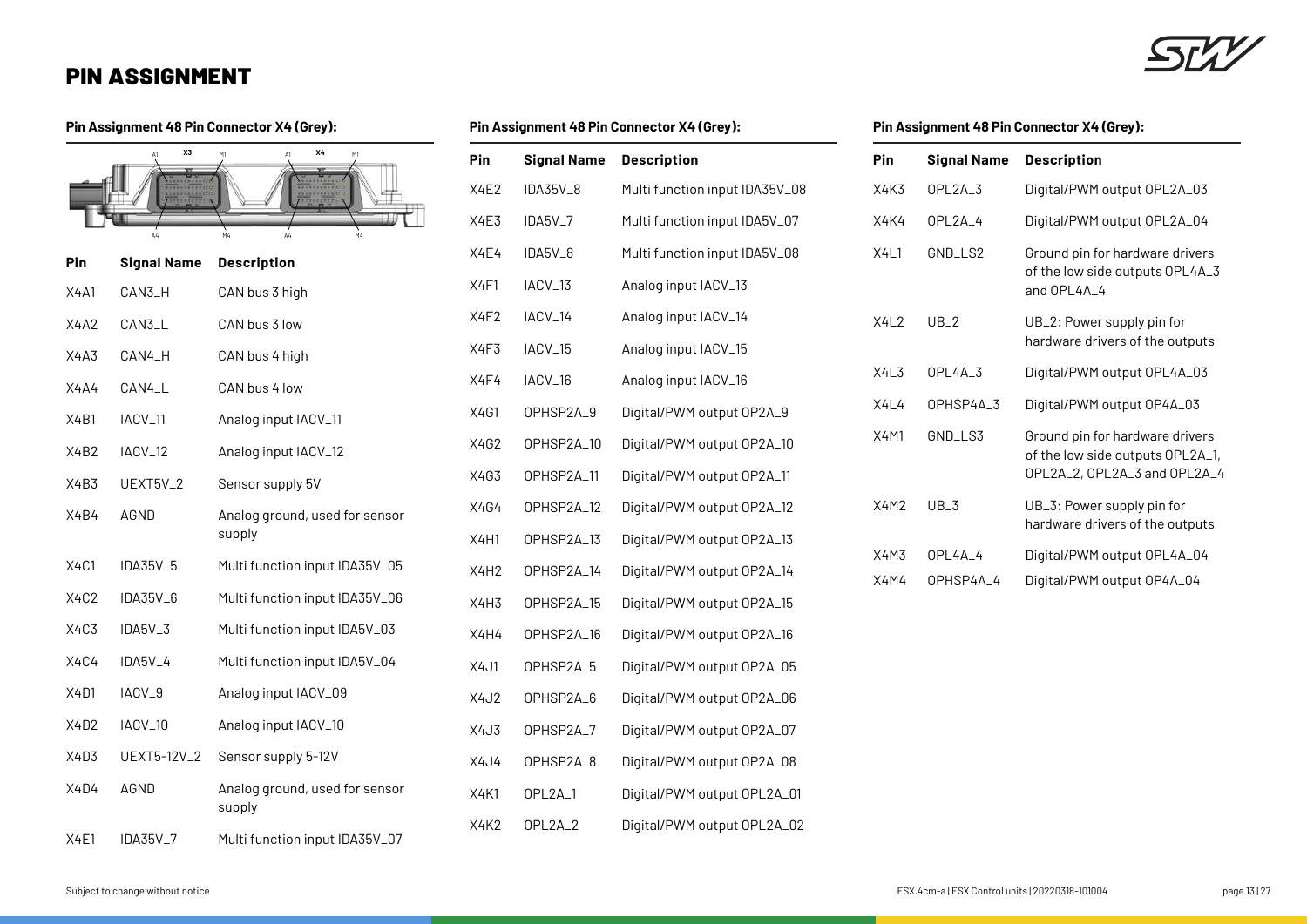

**M12 Ethernet Connectors X5 and X6: Pin Assignment M12 Ethernet Connector X5 (D-coded):**

**Pin Assignment M12 Ethernet Connector X6 (D-coded):**



|   | 4              |     |             |
|---|----------------|-----|-------------|
|   | Connector      | Pin | Description |
| t | X <sub>6</sub> | 1   | ETH1_P4_TX+ |
| t | X <sub>6</sub> | 2   | ETH1_P4_RX+ |
|   | X <sub>6</sub> | 3   | ETH1_P4_TX- |
|   | X <sub>6</sub> | 4   | ETH1_P4_RX- |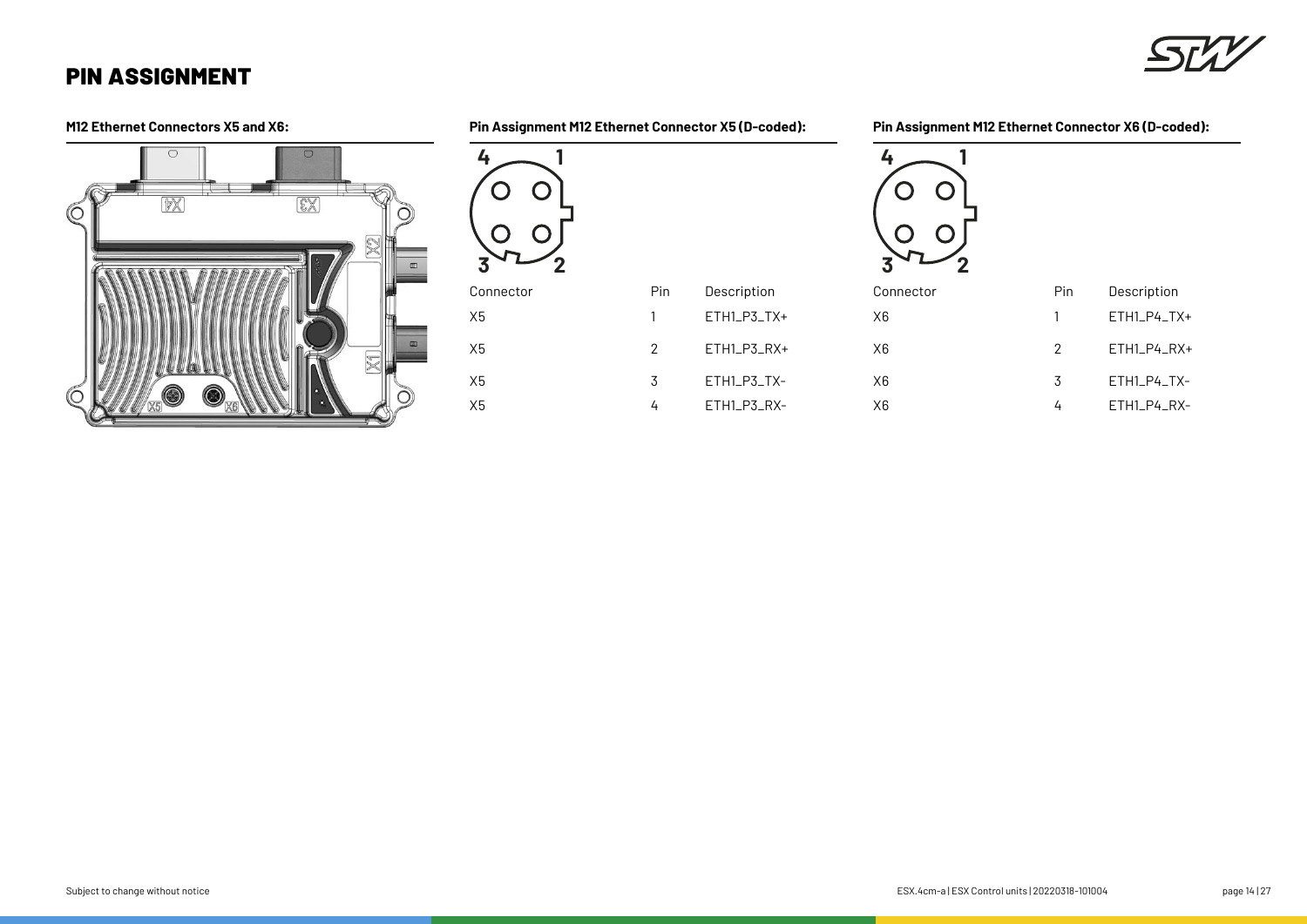## SLL

## **QUALIFICATION**

### **Compliance Information**

| <b>Standard</b> | <b>Description</b> |                                        | <b>Parameter</b>                 |
|-----------------|--------------------|----------------------------------------|----------------------------------|
| ISO/IEC 17050-1 |                    | $\bigcap$ $\bigcap$ Conformity         | See Declaration of<br>Conformity |
|                 | <b>RoHS</b>        | Restriction of Hazardous<br>Substances |                                  |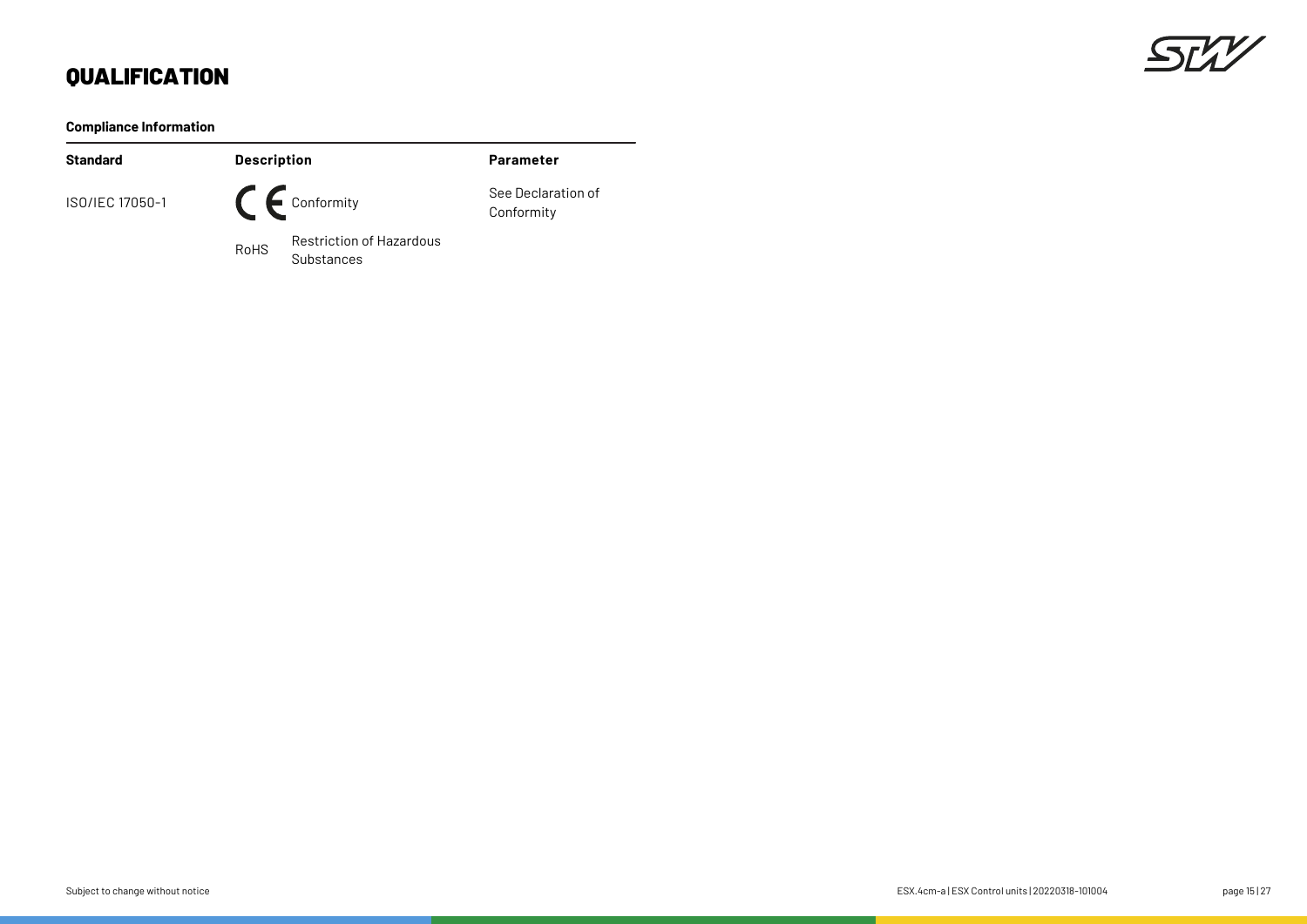$5522$ 

### **CE - EN IEC 61000-6-2:2019** (Test specifications are currently still being processed

| Standard              | Test                                                                                                                                | <b>Parameter</b>                                                                         |
|-----------------------|-------------------------------------------------------------------------------------------------------------------------------------|------------------------------------------------------------------------------------------|
| EN IEC 61000-6-2:2019 | Immunity for industrial environments                                                                                                |                                                                                          |
|                       | DIN EN 61000-4-2<br>Electrostatic discharge immunity test - direct discharges                                                       | 330 Ω / 150 pF,<br>Contact discharge ±4 kV<br>Air discharge ±8 kV                        |
|                       | DIN EN 61000-4-2<br>Electrostatic discharge immunity test - indirect discharges (HCP,<br>VCP)                                       | 330 Ω / 150 pF,<br>Contact discharge ±4 kV                                               |
|                       | DIN EN 61000-4-3<br>Radiated, radio-frequency, electromagnetic field immunity test                                                  | 80 MHz to 1000 MHz -> 10 V/m;<br>1.4 GHz to 6.0 GHz -> 3 V/m;<br>horizontal and vertical |
|                       | DIN EN 61000-4-4<br>Burst - supply lines<br>(Electrical fast transient / burst immunity test)                                       | $±1$ kV,<br>5/50 ns tr/th,<br>repetition frequency 5 kHz or 100 kHz                      |
|                       | DIN EN 61000-4-4<br>Burst - data lines<br>(Electrical fast transient / burst immunity test)                                         | $±1$ kV,<br>5/50 ns tr/th,<br>repetition frequency 5 kHz or 100 kHz                      |
|                       | DIN EN 61000-4-5<br>Surge - supply lines<br>(immunity test)                                                                         | asymmetrical: ±1 kV<br>symmetrical: ±0,5 kV                                              |
|                       | DIN EN 61000-4-5<br>Surge - data lines<br>(immunity test)                                                                           | asymmetrical: ±1 kV                                                                      |
|                       | DIN EN 61000-4-6<br>Conducted immunity - supply lines<br>(Immunity to conducted disturbances,<br>induced by radio-frequency fields) | 150 kHz to 80 MHz, 10 V                                                                  |
|                       | DIN EN 61000-4-6<br>Conducted immunity - data lines                                                                                 | 150 kHz to 80 MHz, 10 V                                                                  |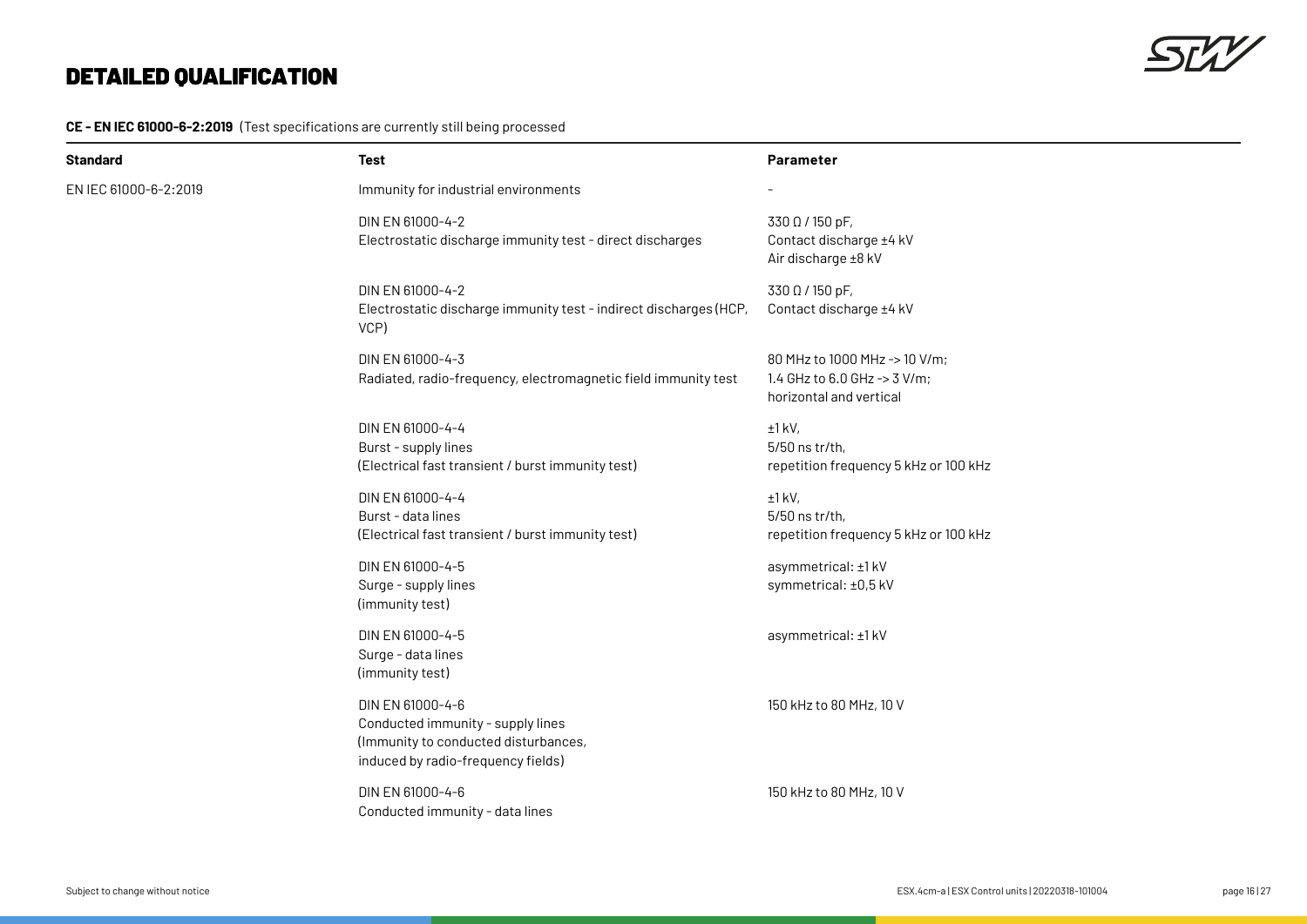### **CE - EN IEC 61000-6-2:2019** (Test specifications are currently still being processed

| <b>Standard</b>             | Test<br>(Immunity to conducted disturbances,<br>induced by radio-frequency fields) | <b>Parameter</b>                       |
|-----------------------------|------------------------------------------------------------------------------------|----------------------------------------|
|                             | DIN EN 61000-4-8<br>magnetic field                                                 | $50,60$ Hz, 30 A/m                     |
| EN 61000-6-4:2007 + A1:2011 | Emission standard for industrial environments                                      | Conducted (CE)<br>$0.15$ MHz $$ 30 MHz |

Radiated (RE) 30 MHz … 1000 MHz (6000 MHz) 10 m

### **Functional Safety - DIN EN 61326-3-1** (Test specifications are currently still being processed)

| <b>Standard</b>       | <b>Test</b>                                                                                                | <b>Parameter</b>                                                                                                |
|-----------------------|------------------------------------------------------------------------------------------------------------|-----------------------------------------------------------------------------------------------------------------|
| DIN EN 61326-3-1:2018 | Tabelle 2<br>DIN EN 61000-4-2 - direct discharges<br>Electrostatic discharge immunity test                 | 330 Ω / 150 pF,<br>Contact discharge ±6 kV<br>Air discharge ±8 kV                                               |
|                       | Tabelle 2<br>DIN EN 61000-4-2 - indirect discharges<br>Electrostatic discharge immunity test               | 330 Ω / 150 pF,<br>Contact discharge ±6 kV                                                                      |
|                       | Tabelle 2<br>DIN EN 61000-4-3<br>Radiated, radio-frequency, electromagnetic field immunity test            | 80 MHz to 1000 MHz, 20 V/m;<br>1,4 GHz to 2 GHz, 10 V/m<br>2,0 GHz to 2,7 GHz -> 3 V/m;<br>horizontal, vertical |
|                       | Tabelle 2<br>DIN EN 61000-4-8<br>magnetic field                                                            | 30 A/m<br>(No higher test levels will be applied)                                                               |
|                       | Tabelle 4<br>DIN EN 61000-4-4<br>Burst - supply lines<br>(Electrical fast transient / burst immunity test) | $±3$ kV,<br>$5/50$ ns tr/th,<br>repetition frequency 5 kHz                                                      |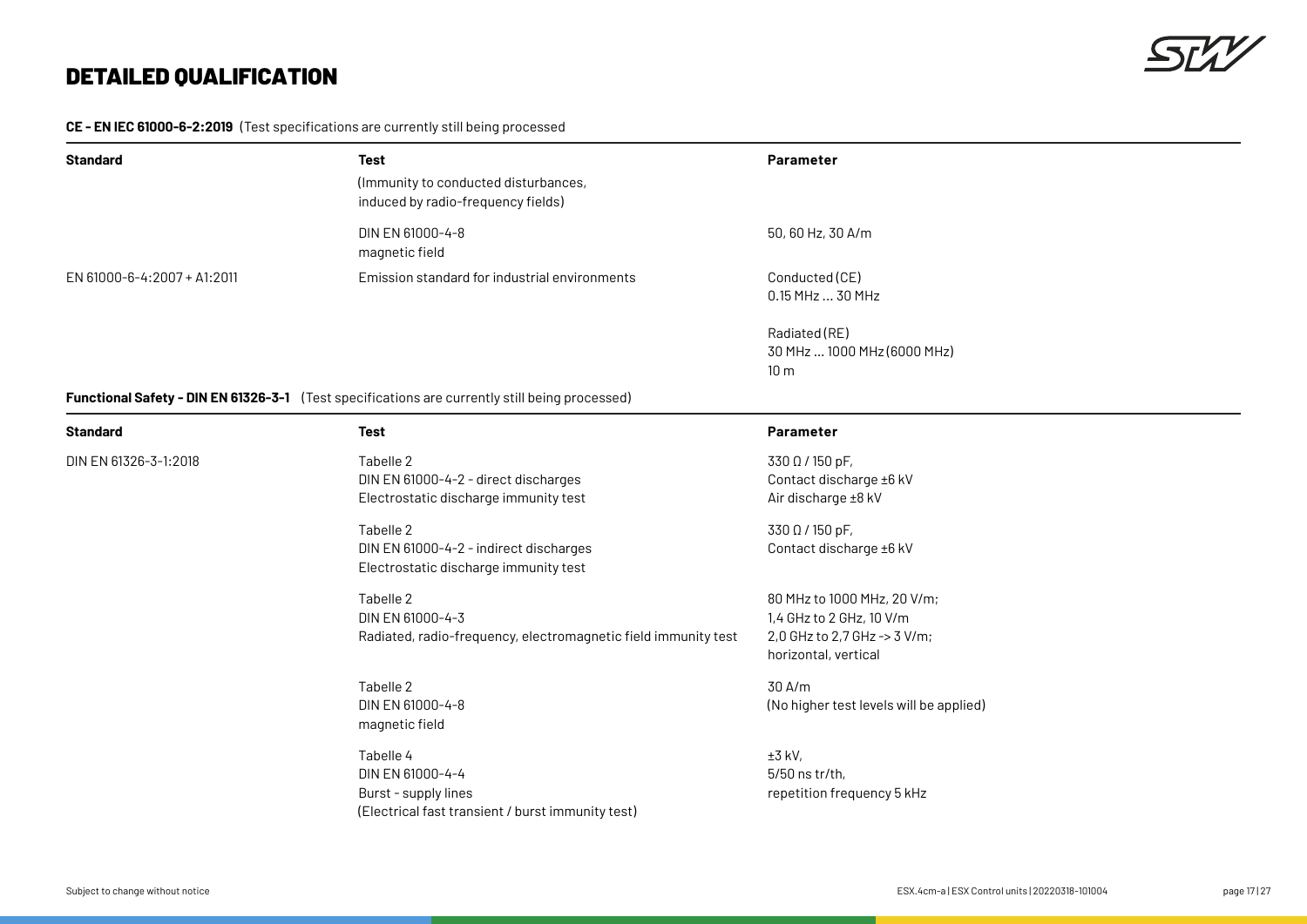

**Functional Safety - DIN EN 61326-3-1** (Test specifications are currently still being processed)

| Standard | <b>Test</b>                                                                                                                                      | Parameter                                                                                                                                                                                                                                                         |
|----------|--------------------------------------------------------------------------------------------------------------------------------------------------|-------------------------------------------------------------------------------------------------------------------------------------------------------------------------------------------------------------------------------------------------------------------|
|          | Tabelle 5<br>DIN EN 61000-4-4<br>Burst - data lines<br>(Electrical fast transient / burst immunity test)                                         | $±2$ kV,<br>5/50 ns tr/th,<br>repetition frequency 5 kHz                                                                                                                                                                                                          |
|          | Tabelle 4<br>DIN EN 61000-4-5<br>Surge - supply lines<br>(immunity test)                                                                         | asymmetric: ±2 kV<br>symmetric: ±1 kV                                                                                                                                                                                                                             |
|          | Tabelle 5<br>DIN EN 61000-4-5<br>Surge - data lines<br>(immunity test)                                                                           | asymmetric: ±2 kV                                                                                                                                                                                                                                                 |
|          | Tabelle 4<br>DIN EN 61000-4-6<br>Conducted immunity - supply lines<br>(Immunity to conducted disturbances, induced by radio-frequency<br>fields) | 150 kHz to 80 MHz, 10 V                                                                                                                                                                                                                                           |
|          | Tabelle 5<br>DIN EN 61000-4-6<br>Conducted immunity - data lines<br>(Immunity to conducted disturbances, induced by radio-frequency<br>fields)   | 150 kHz to 80 MHz, 10 V                                                                                                                                                                                                                                           |
|          | Tabelle 4<br>IEC 61000-4-16<br>Conducted common-mode voltages<br>Supply lines                                                                    | 1V to 10 V, 20 dB/Decade (1,5 kHz to 15 kHz)<br>10 V (15 kHz to 150 kHz)<br>10 V (constant with direct current, 162/ <sub>3</sub> Hz, 50 / 60 Hz and 150 / 180 Hz)<br>100 V short period (1 s, with direct current, $16^{2}/_{3}$ Hz and 50 / 60 Hz)              |
|          | Tabelle 5<br>IEC 61000-4-16<br>Conducted common-mode voltages<br>signal lines                                                                    | 1V to 10 V, 20 dB/Decade (1,5 kHz to 15 kHz)<br>10 V (15 kHz to 150 kHz)<br>10 V (constant with direct current, 16 <sup>2</sup> / <sub>3</sub> Hz, 50 / 60 Hz and 150 / 180 Hz)<br>100 V short period (1 s, with direct current, $16^{2}/_{3}$ Hz and 50 / 60 Hz) |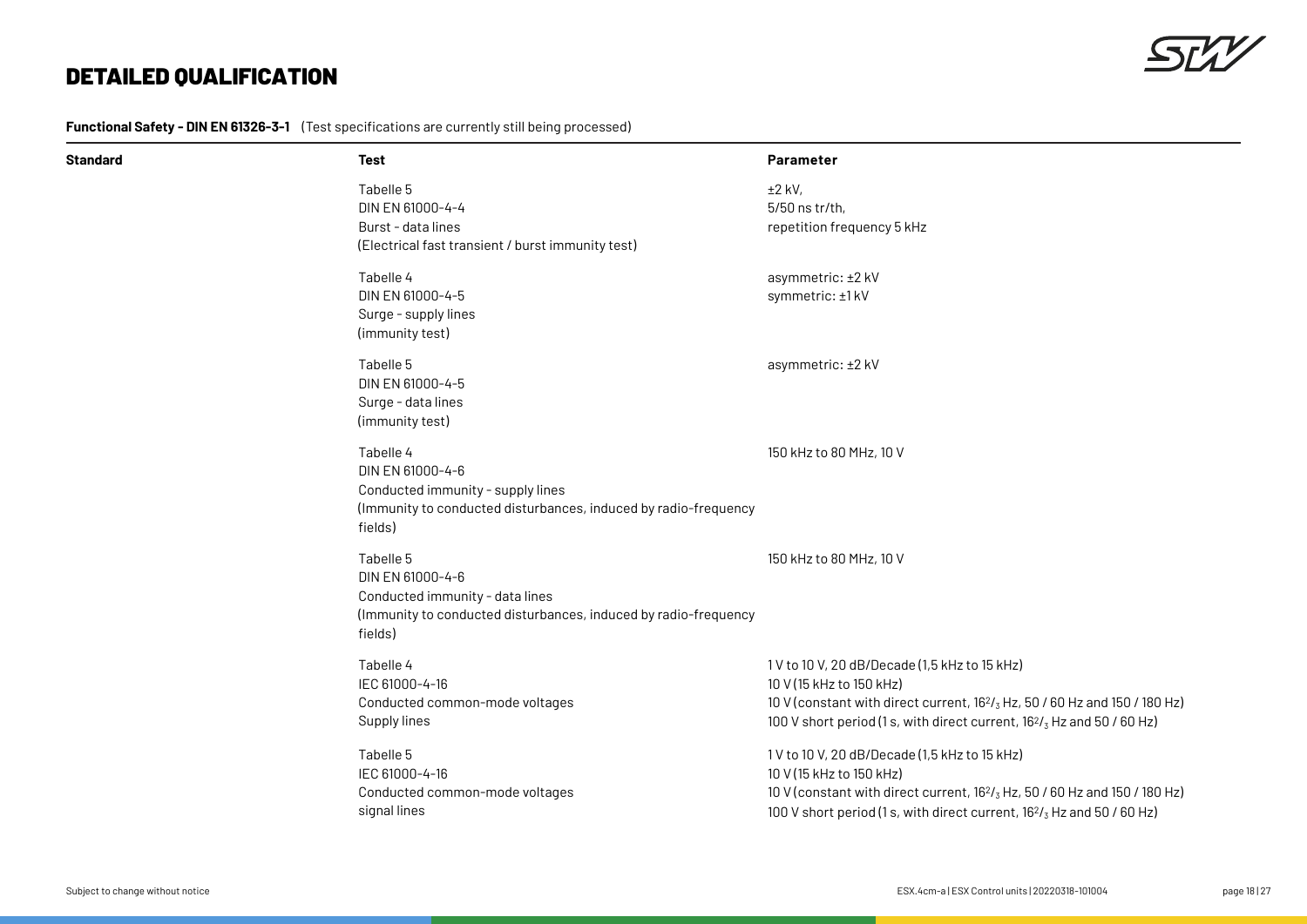

**Functional Safety - DIN EN 61326-3-1** (Test specifications are currently still being processed)

| <b>Standard</b>                                                       | <b>Test</b>                                                                                                                                                                   | Parameter                                                                                                                                                                                                                                                                  |
|-----------------------------------------------------------------------|-------------------------------------------------------------------------------------------------------------------------------------------------------------------------------|----------------------------------------------------------------------------------------------------------------------------------------------------------------------------------------------------------------------------------------------------------------------------|
|                                                                       | Tabelle 4<br>IEC 61000-4-29<br>Votlage dips<br>(Supply lines)                                                                                                                 | 40 % $U_T$ during 10 ms                                                                                                                                                                                                                                                    |
|                                                                       | Tabelle 4<br>IEC 61000-4-29<br>Short interruptions<br>(Supply lines)                                                                                                          | 0 % $U_T$ during 20 ms                                                                                                                                                                                                                                                     |
| E1 - ECE R10(Test specifications are currently still being processed) |                                                                                                                                                                               |                                                                                                                                                                                                                                                                            |
| <b>Standard</b>                                                       | Test                                                                                                                                                                          | Parameter                                                                                                                                                                                                                                                                  |
| UN ECE R10<br>Add. 9, Rev. 6<br>Annex <sub>7</sub>                    | Radiated broadband<br>emissions from ESAs                                                                                                                                     | 30 MHz  1000 MHz                                                                                                                                                                                                                                                           |
|                                                                       | CISPR25:2004                                                                                                                                                                  |                                                                                                                                                                                                                                                                            |
| UN ECE R10<br>Add. 9, Rev. 6<br>Annex 8                               | Radiated narrowband<br>emissions from ESAs                                                                                                                                    | 30 MHz  1000 MHz                                                                                                                                                                                                                                                           |
|                                                                       | CISPR25:2004                                                                                                                                                                  |                                                                                                                                                                                                                                                                            |
| UN ECE R10<br>Add. 9, Rev. 6<br>Annex 9                               | Immunity of ESAs to electromagnetic radiation<br>General: ISO 11452-1:2005<br>ALSE: ISO 11452-2:2004<br>BCI: ISO 11452-4:2011<br>(Stripline and TEM alternative test methods) | General<br>20 MHz  2000 MHz<br>20 MHz  800 MHz: AM<br>800 MHz  2000 MHz: PM<br>BCI:<br>20 MHz  400 MHz, 60 MA<br>(substitution (150 Mm) or closed loop (900 Mm) method allowed)<br>Antenne, ALS E (vert):<br>200 MHz  800 MHz, 30 V/m, AM<br>800 MHz  2000 MHz, 30 V/m, PM |
| UN ECE R10<br>Add. 9, Rev. 6<br>Annex 10                              | Conducted transient emission from ESAs on 12 V supply lines<br>ISO 7637-2:2004                                                                                                | slow/fast:<br>pos: +75 V<br>neg: -100 V                                                                                                                                                                                                                                    |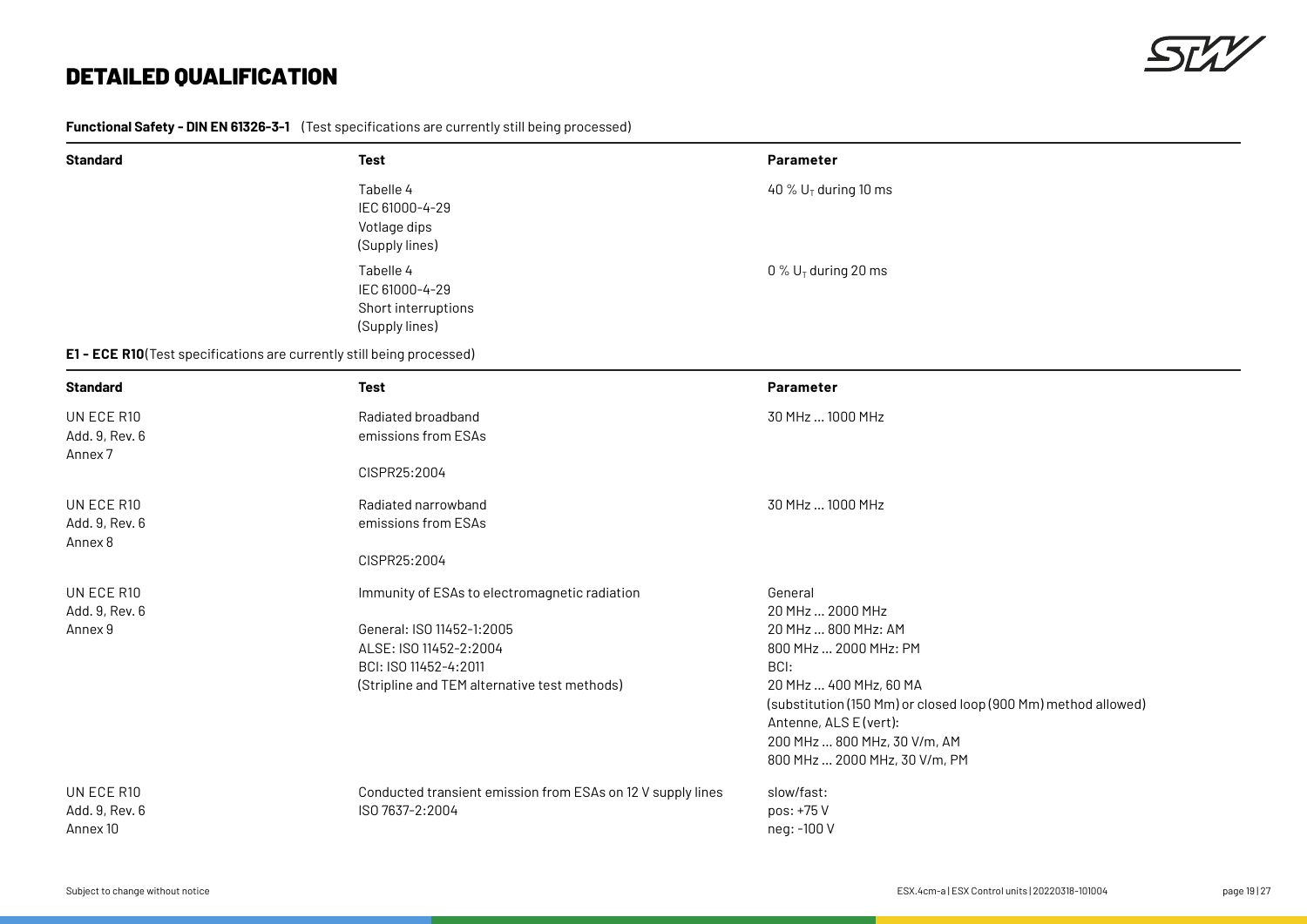**E1 - ECE R10** (Test specifications are currently still being processed)

| <b>Standard</b> | <b>Test</b>                                                                                  | Parameter                                                |
|-----------------|----------------------------------------------------------------------------------------------|----------------------------------------------------------|
|                 | Conducted transient emission from ESAs on 24 V supply lines<br>ISO 7637-2:2004               | slow/fast:<br>pos: +150 V<br>neg: -450 V                 |
|                 | Electrical transient conduction along supply lines<br>12V System, Level 3<br>ISO 7637-2:2004 | Pulse 1<br>- 75V, 5000 pulses<br>$t1 = 0,5 s to 5 s$     |
|                 |                                                                                              | Pulse 2a<br>37V, 5000 pulses<br>$t1 = 0.2 s to 5 s$      |
|                 |                                                                                              | Pulse 2b<br>10 V, 10 pulses<br>$td = 0.2$ s to 2 s       |
|                 |                                                                                              | Pulse 3a<br>$-112$ V, 1 hr                               |
|                 |                                                                                              | Pulse 3b<br>75 V, 1 hr                                   |
|                 |                                                                                              | Pulse 4<br>$Us = -6V$<br>$Ua = -2,5 V to -6V$<br>1 pulse |
|                 | Electrical transient conduction along supply lines<br>24V System, Level 3<br>ISO 7637-2:2004 | Pulse 1<br>-450 V, 5000 pulses<br>$t1 = 0,5 s to 5 s$    |
|                 |                                                                                              | Pulse 2a<br>37 V, 5000 pulses<br>$t1 = 0.2$ s to 2 s     |
|                 |                                                                                              | Pulse 2b<br>20 V, 10 pulses<br>$td = 0.2$ s to 2 s       |
|                 |                                                                                              |                                                          |

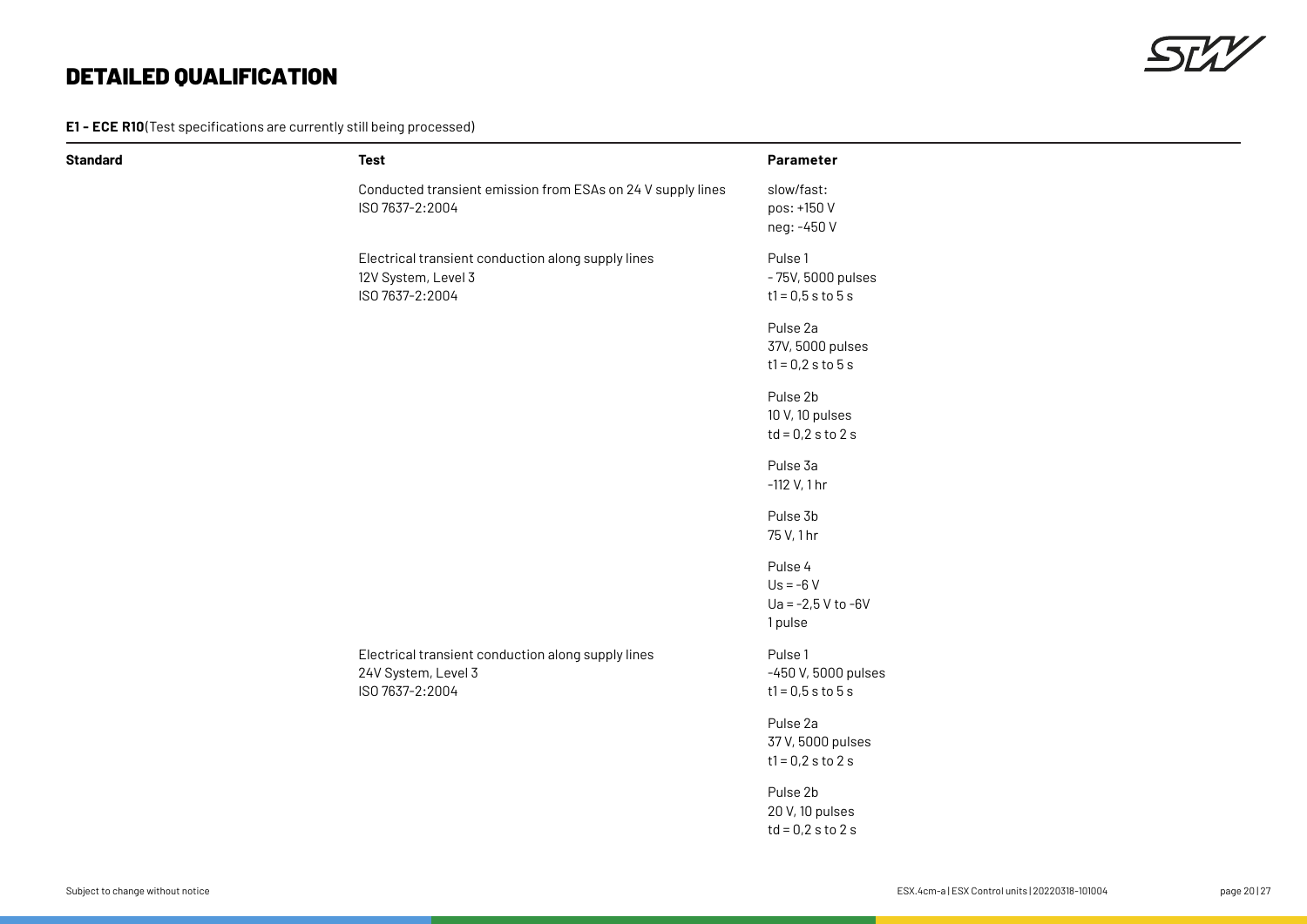**E1 - ECE R10** (Test specifications are currently still being processed)

Overvoltage - Systems

with 12 V / 24 V nominal voltage - 24 V Systems



| <b>Standard</b>     | <b>Test</b>                                                                                       | Parameter                                                                                                      |  |
|---------------------|---------------------------------------------------------------------------------------------------|----------------------------------------------------------------------------------------------------------------|--|
|                     |                                                                                                   | Pulse 3a<br>$-150$ V, 1 hr                                                                                     |  |
|                     |                                                                                                   | Pulse 3b<br>+150 V, 1 hr                                                                                       |  |
|                     |                                                                                                   | Pulse 4<br>$Us = -12 V$<br>Ua = $-5$ V to $-12$ V<br>1 pulse                                                   |  |
| <b>Standard</b>     | <b>Electrical Safety</b> (Test specifications are currently still being processed)<br><b>Test</b> | Parameter                                                                                                      |  |
| ISO 16750-2:2012-11 | Direct current supply voltage                                                                     | Operation at Tmax with maximum and<br>minimum voltage<br>Operation at Tmin with maximum and<br>minimum voltage |  |
|                     | Overvoltage - Systems<br>with 12 V / 24 V nominal voltage - 12 V Systems                          | 18 V for 60 min. at 20 °C below<br>Tmax                                                                        |  |
|                     |                                                                                                   | 24 V for 60 s at room temperature                                                                              |  |

36 V for 60 min. at 20 °C below Tmax

Superimposed alternating voltage - 12 V Systems Usmax = 16 V (for  $U_N$  = 12 V) Sweep duration: 120 seconds Number of sweeps: 5 Severity 1, 2, 4

Superimposed alternating voltage - 24 V Systems Usmax =  $32$  V (for  $U_N$  = 24 V) Sweep duration: 120 seconds Number of sweeps: 5 Severity 1, 2, 3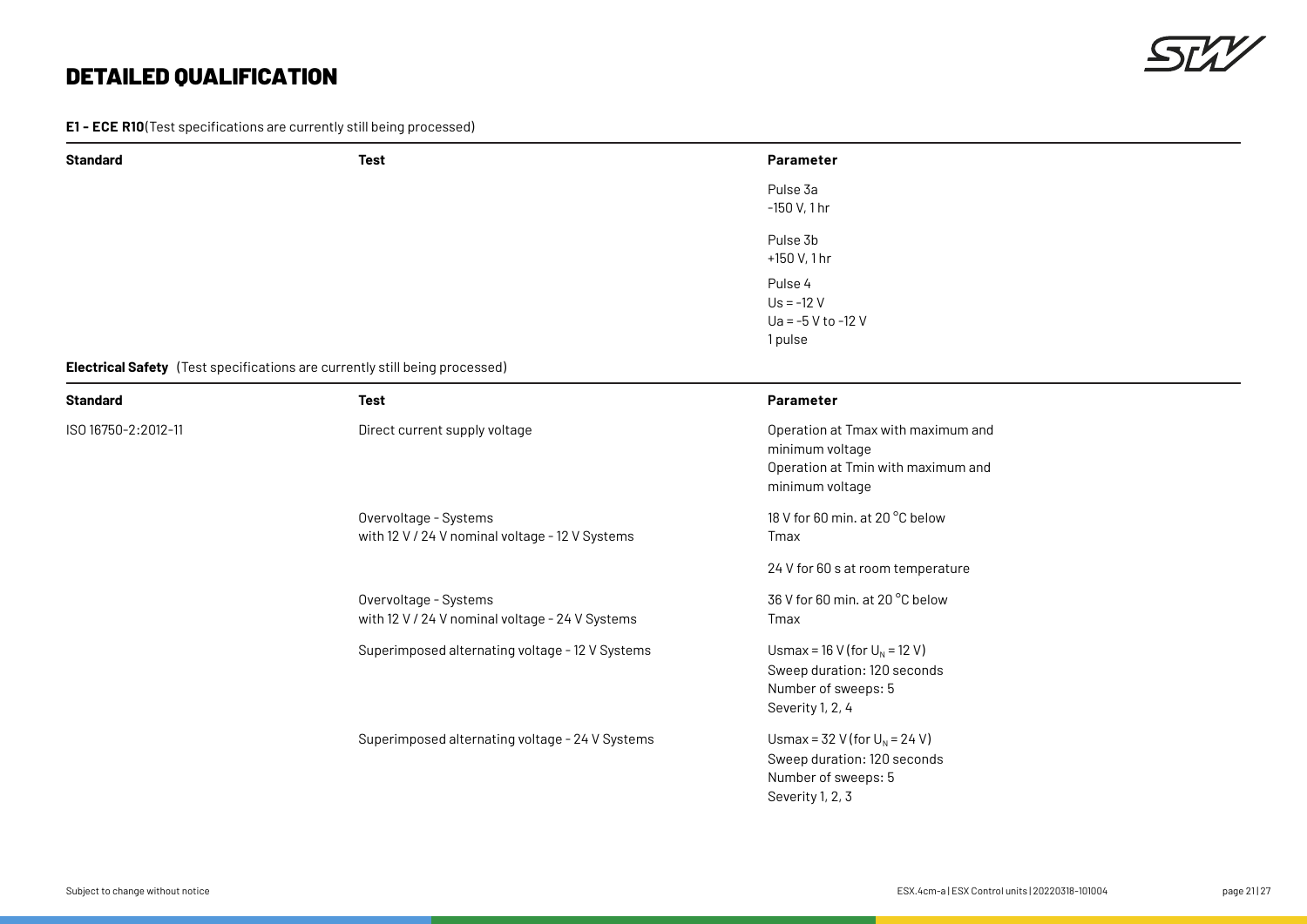**Electrical Safety** (Test specifications are currently still being processed)



| Standard | <b>Test</b>                                                                            | Parameter                                                                                                                         |
|----------|----------------------------------------------------------------------------------------|-----------------------------------------------------------------------------------------------------------------------------------|
|          | Slow decrease and increase of supply voltage                                           | Decrease supply voltage from Usmin to 0 V and increase it from 0 V to<br>Usmin. Applying a change rate of (0.5 ±0.1) V per minute |
|          | Discontinuities in supply voltage -<br>Momentary drop in supply voltage - 12 V Systems | Drop to 4.5 V for $\leq$ 100 ms                                                                                                   |
|          | Discontinuities in supply voltage -<br>Momentary drop in supply voltage - 24 V Systems | Drop to 9 V for ≤ 100 ms                                                                                                          |
|          | Discontinuities in supply voltage -<br>Reset behavior voltage drop                     | Decrease supply voltage from Usmin<br>in 5 % steps                                                                                |
|          | Discontinuities in supply voltage -                                                    | Voltage cranking; Level 1                                                                                                         |
|          | Starting profile 12 V code C                                                           | Voltage cranking; Level 2                                                                                                         |
|          |                                                                                        | Voltage cranking; Level 3                                                                                                         |
|          |                                                                                        | Voltage cranking; Level 4                                                                                                         |
|          | Discontinuities in supply voltage -<br>Starting profile 24 V code E                    | Voltage cranking; Level 1                                                                                                         |
|          |                                                                                        | Voltage cranking; Level 2                                                                                                         |
|          |                                                                                        | Voltage cranking; Level 3                                                                                                         |
|          | Discontinuities in supply voltage-Load Dump - Pulse B - 12 V<br>System                 | with centralized load dump suppression<br>5 Pulses                                                                                |
|          | Discontinuities in supply voltage-Load Dump - Pulse B - 24 V<br>System                 | with centralized load dump suppression<br>5 Pulses                                                                                |
|          | Reversed voltage - Case 1 - 12 V Systems                                               | Unom. = 12 V $\rightarrow$ Case 1 - Test Voltage = -4 V reversed polarity<br>Duration: 60 s                                       |
|          | Reversed voltage - Case 2 - 12 V Systems                                               | Unom. = 12 V $\rightarrow$ Case 2 - Test Voltage = -14 V reversed polarity<br>Duration: 60 s                                      |
|          | Reversed voltage - Case 2 - 24 V Systems                                               | Unom. = 24 V $\rightarrow$ Case 2 - Test Voltage = 28 V reversed polarity<br>Duration: 60 s                                       |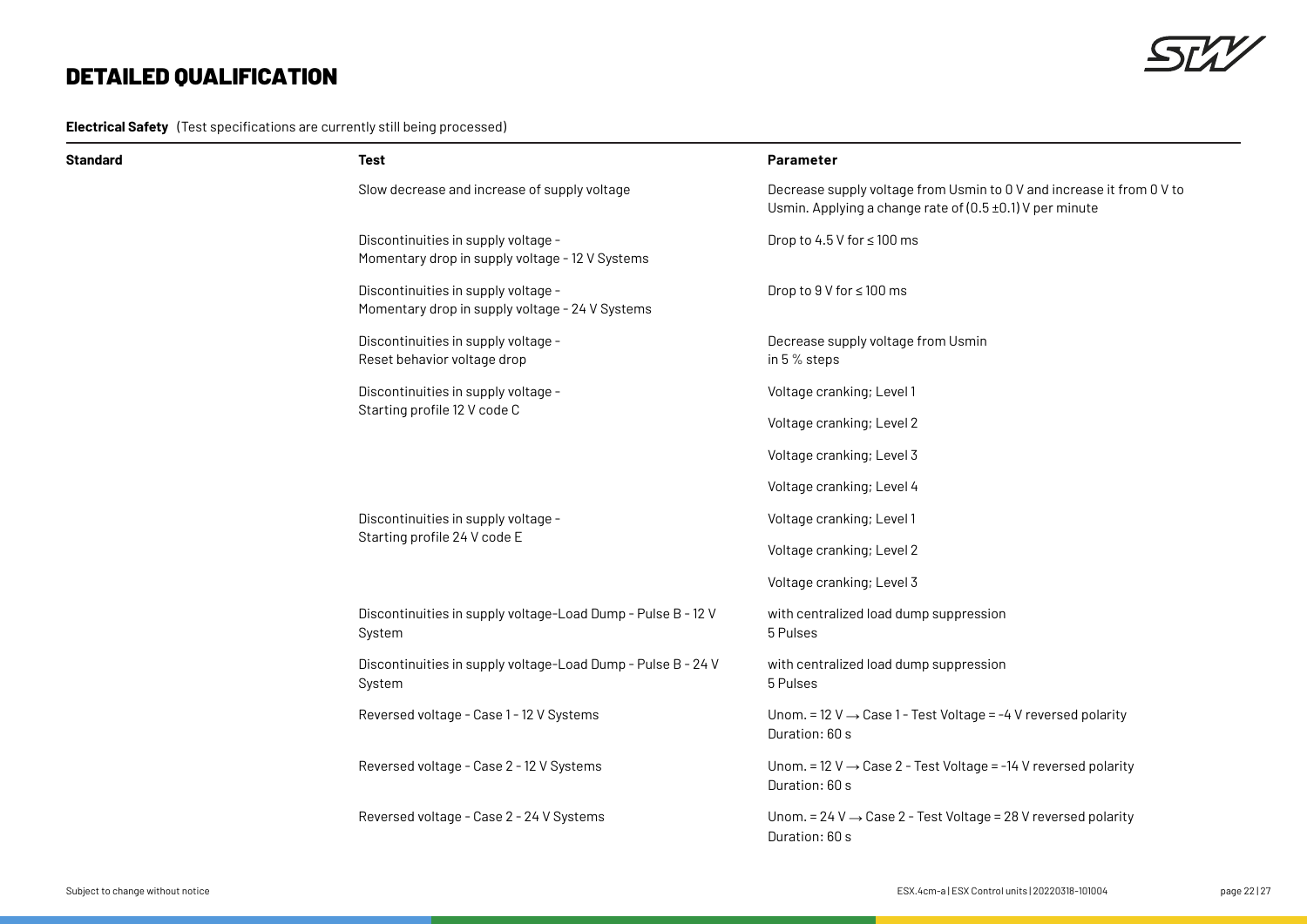**Electrical Safety** (Test specifications are currently still being processed)

| <b>Standard</b> | <b>Test</b>                                                                                  | <b>Parameter</b>                                                                                                                      |
|-----------------|----------------------------------------------------------------------------------------------|---------------------------------------------------------------------------------------------------------------------------------------|
|                 | Ground reference and supply offset - 12 V Systems                                            | ±1V offset; only required if two or more power supplies exist; Low-Side-<br>Sensor must be connected to ground point at ECU connector |
|                 | Ground reference and supply offset - 24 V Systems                                            | ±1V offset; only required if two or more power supplies exist; Low-Side-<br>Sensor must be connected to ground point at ECU connector |
|                 | Open circuit tests - Single line interruption - 12 V Systems                                 | Interruption of each single Output<br>for $(10 \pm 1)$ s.                                                                             |
|                 | Open circuit tests - Single line interruption - 24 V Systems                                 | Interruption of each single Output<br>for $(10 \pm 1)$ s.                                                                             |
|                 | Open circuit tests - Multiple line interruption - 12 V Systems                               | Disconnect the DUT for $(10 \pm 1)$ s.                                                                                                |
|                 | Open circuit tests - Multiple line interruption - 24 V Systems                               | Disconnect the DUT for $(10 \pm 1)$ s.                                                                                                |
|                 | Short circuit protection - signal circuits                                                   | Connect every In- and Output to maximum supply voltage (Usmax) and<br>Ground for 1 minute various modes necessary                     |
|                 | Short circuit protection - load circuits (supply lines)                                      | to load circuits                                                                                                                      |
|                 | Electromagnetic Compatibility (E1) (Test specifications are currently still being processed) |                                                                                                                                       |

| <b>Standard</b>  | <b>Test</b>                                                  | Parameter          |
|------------------|--------------------------------------------------------------|--------------------|
| ISO 7637-2: 2011 | Conducted transient emission from ESAs on 12 V supply lines, | $slow++37V$        |
|                  | Level 3                                                      | slow-: -75 V       |
|                  | ISO 7637-2:2011                                              | fast+: $+75V$      |
|                  |                                                              | fast-: -112 V      |
|                  | Conducted transient emission from ESAs on 24 V supply lines, | $slow++37V$        |
|                  | Level 3                                                      | slow-: -150 V      |
|                  | ISO 7637-2:2011                                              | fast+: +150 V      |
|                  |                                                              | fast-: -150 V      |
|                  | Electrical transient conduction along                        | Pulse 1            |
|                  | supply lines -24 V System, Level 4                           | -600 V, 500 pulses |
|                  |                                                              | t1 $\geq$ 0,5 s    |

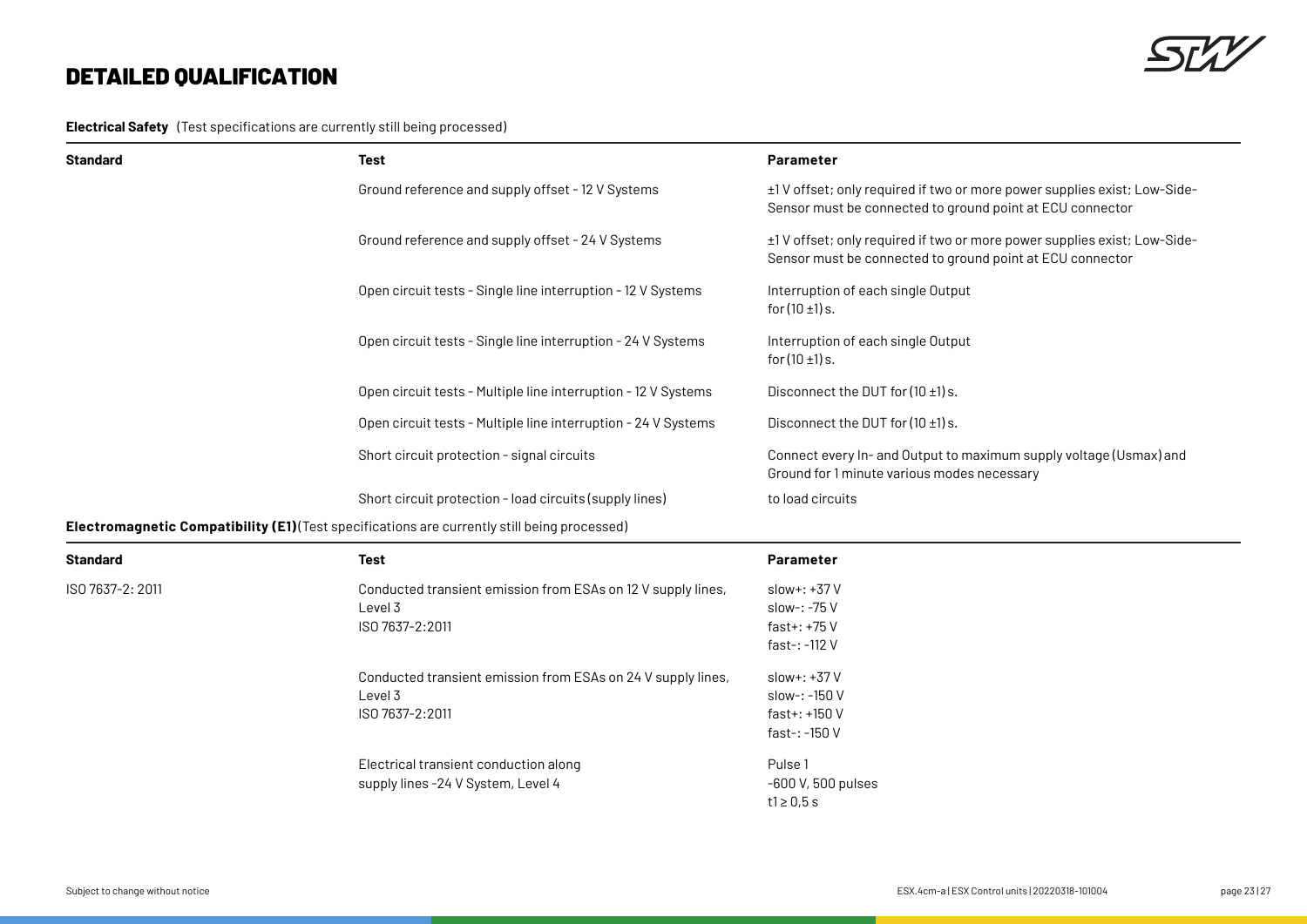

**Electromagnetic Compatibility (E1)** (Test specifications are currently still being processed)

| <b>Standard</b>      | Test                                                                                  | Parameter                 |  |
|----------------------|---------------------------------------------------------------------------------------|---------------------------|--|
|                      |                                                                                       | Pulse 2a                  |  |
|                      |                                                                                       | +112 V, 500 pulses        |  |
|                      |                                                                                       | $t1 = 0.2 s to 5 s$       |  |
|                      |                                                                                       | Pulse 2b                  |  |
|                      |                                                                                       | +20 V, 10 pulses          |  |
|                      |                                                                                       | $td = 0.2$ s to 2 s       |  |
|                      |                                                                                       | Pulse 3a                  |  |
|                      |                                                                                       | $-300$ V, 1h              |  |
|                      |                                                                                       | Pulse 3b                  |  |
|                      |                                                                                       | +300 V, 1 h               |  |
|                      | Environmental Qualification (Test specifications are currently still being processed) |                           |  |
| <b>Standard</b>      | <b>Test</b>                                                                           | Parameter                 |  |
| DIN EN 50102:1997-09 | Degrees of protection provided by enclosures for electrical                           | IK7                       |  |
|                      | equipment against external mechanical impacts (IK code).                              | Impact energy (joules): 2 |  |

| Standard             | Test                                                                                                                             | <b>Parameter</b>                                                                                                                                                                                                                  |
|----------------------|----------------------------------------------------------------------------------------------------------------------------------|-----------------------------------------------------------------------------------------------------------------------------------------------------------------------------------------------------------------------------------|
| DIN EN 50102:1997-09 | Degrees of protection provided by enclosures for electrical<br>equipment against external mechanical impacts (IK code).          | IK7<br>Impact energy (joules): 2                                                                                                                                                                                                  |
| ISO 4892-2:2013-06   | Exposure from Xenon-arc lamps                                                                                                    | Method A - Testing with filters for global radiation - Cycle no. 1, table 3                                                                                                                                                       |
| ISO 16750-3:2012     | Resonance search                                                                                                                 | 10 Hz - 2000 Hz, 1 g, 0,5 oct/min                                                                                                                                                                                                 |
|                      | Test VII - Commercial vehicle, sprung masses                                                                                     | Vibration noise with temperature superimposition in case of natural<br>frequencies of DUT upper 30Hz:<br>random vibration acc IEC60068-2-64 from 10 Hz to 2000 Hz for 32 hrs each<br>axis, Temperature cycle 8h from Tmin to Tmax |
|                      | Test VII - Commercial vehicle, sprung masses,<br>Additional profile in the case of DUT natural frequencies < 30 Hz<br>(Test VII) | random vibration acc IEC60068-2-64 from 10 Hz to 45 Hz for 32 hrs each axis,<br>Temperature cycle 8 h from Tmin to Tmax                                                                                                           |
|                      | Mechanical Shock - Test for devices on rigid points on the body and in acc. IEC 60068-2-27<br>on the frame                       | half-sinusoidal<br>Acceleration 500 m/s <sup>2</sup><br>Duration 6 ms                                                                                                                                                             |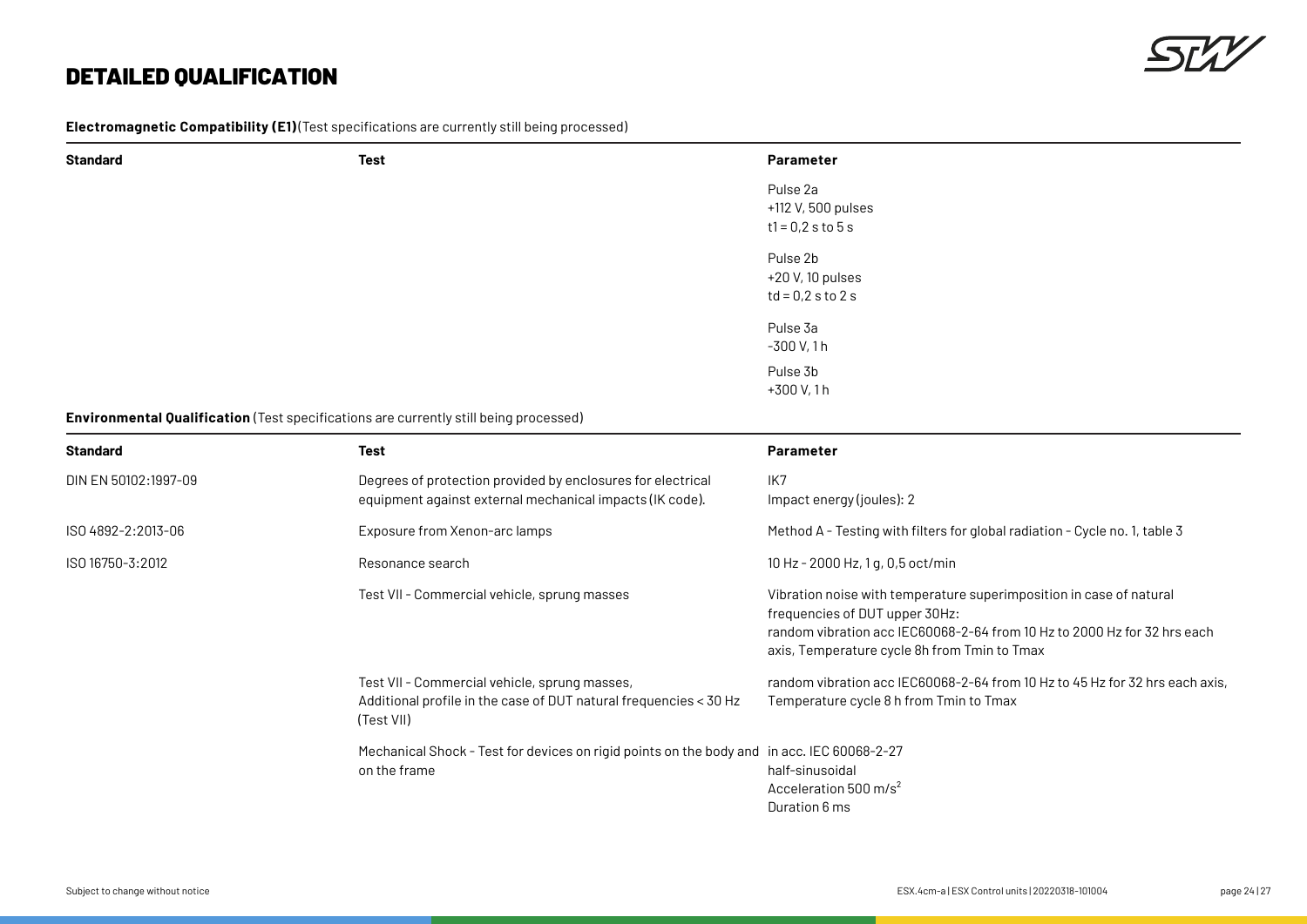

**Environmental Qualification** (Test specifications are currently still being processed)

| <b>Standard</b>  | <b>Test</b>                                                     | Parameter<br>room temperature<br>10 shocks per test direction                                                                                                                                                                |
|------------------|-----------------------------------------------------------------|------------------------------------------------------------------------------------------------------------------------------------------------------------------------------------------------------------------------------|
|                  | Free fall<br>(parts that may withstand falling without damages) | 3 devices, 2 falls every device on the opposite side of the housing.<br>drop height: 1 m to concrete ground or steel plate                                                                                                   |
| ISO 16750-4:2010 | Tests at constant temperature:<br>Low temperature - storage     | -40 °C for 24 hrs                                                                                                                                                                                                            |
|                  | Tests at constant temperature:<br>Low temperature - operation   | Tmin for 24 hrs                                                                                                                                                                                                              |
|                  | Tests at constant temperature:<br>High temperature - storage    | 85 °C for 48 hrs                                                                                                                                                                                                             |
|                  | Tests at constant temperature:<br>High temperature - operation  | Tmax for 96 hrs                                                                                                                                                                                                              |
|                  | Temperature step test                                           | 20 °C to Tmin to Tmax, 5 °C steps;<br>*Perform functional tests (OM 3.2)<br>when DUT has reached the new temperature with Usmin and Usmax                                                                                    |
|                  | Temperature cycling test                                        | acc. to IEC 60068-2-14, Test Nb<br>30 cycles á 480 min, Tmin to Tmax<br>Duration: 10 days<br>*OM 3.2 for phases with electrical operation                                                                                    |
|                  | Temperature cycling test -<br>Rapid change of Temperature       | acc. to IEC 60068-2-14, Test Na<br>Transfer time $\leq$ 30 sec.                                                                                                                                                              |
|                  | Ice water shock test - Splash water test                        | Heat the DUT at Tmax for the specified holding time $t_{h}$ , then splash it with ice<br>water (0 °C to +4 °C) for 3 sec.; $(t_h = 1 \text{ hr} \text{ or until temp. Stabilization is reached})$<br>100 cycles each 66 Min. |
|                  | Salt spray test - Corrosion test                                | acc to IEC60068-2-52, Test Kb<br>Severity: Severity 4 Cycle<br>duration: 7 days<br>Number of cycles: 2 cycles                                                                                                                |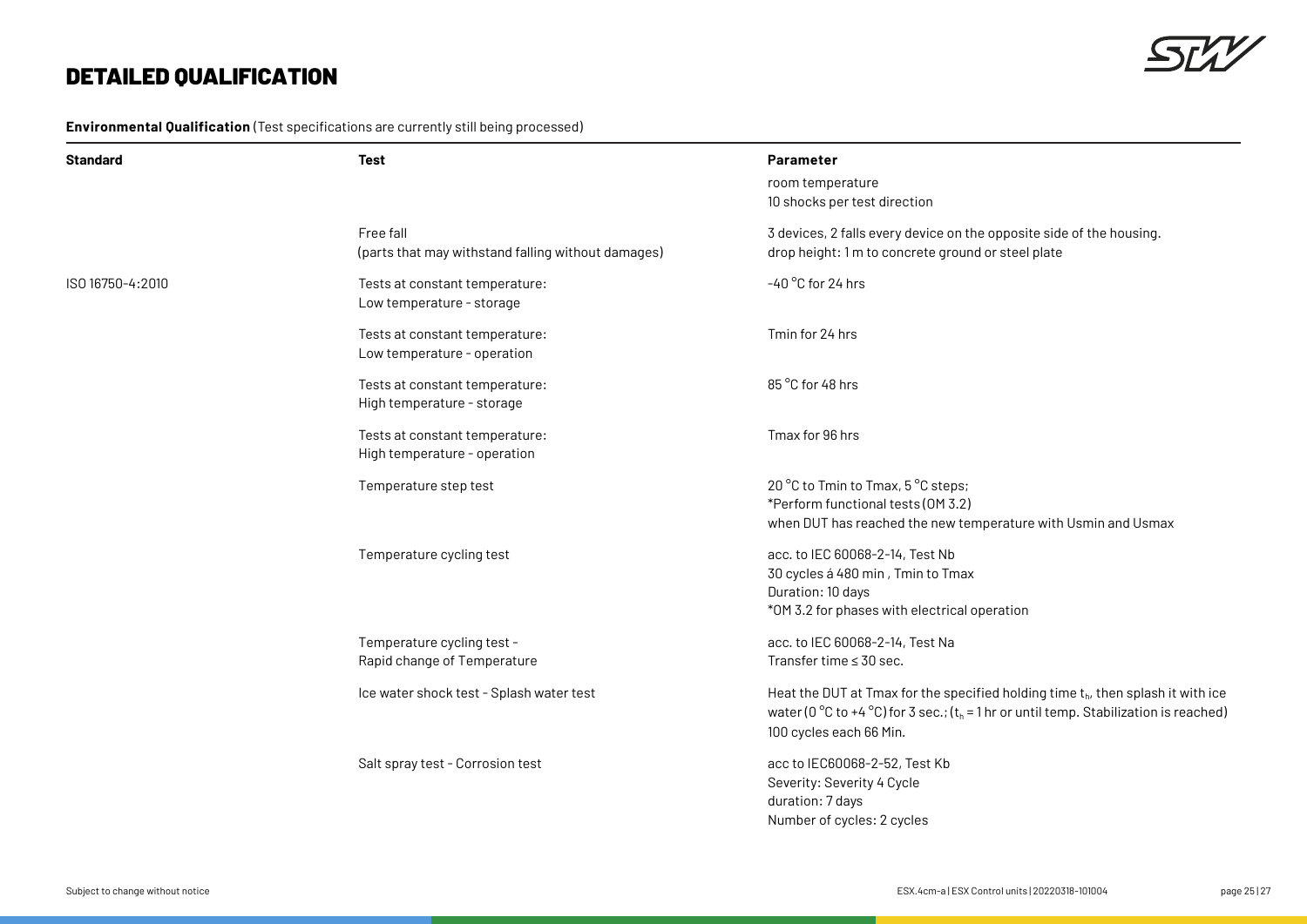**Environmental Qualification** (Test specifications are currently still being processed)

| Standard    | Test                                                                        | <b>Parameter</b>                                                                                                                                                                                                                                                                                                                                                                                                                            |
|-------------|-----------------------------------------------------------------------------|---------------------------------------------------------------------------------------------------------------------------------------------------------------------------------------------------------------------------------------------------------------------------------------------------------------------------------------------------------------------------------------------------------------------------------------------|
|             | Salt spray test - Leakage and function                                      | acc. to IEC60068-2-11, Test Ka<br>Cycle duration: 24 hrs (8 hrs salt spray - 16 hrs without spray)<br>Number of cycles: 6 cycles                                                                                                                                                                                                                                                                                                            |
|             | Humid heat cyclic - Test 2:<br>Composite temperature / humidity cyclic test | acc. to IEC60068-2-38, -Z/AD<br>10 cycles, upper temperture +65 °C<br>93 % r.H. 5 cycles with frost phase (-10 °C); Duration: 11 days<br>*OM 3.2 when the maximum cycle temperature is reached;                                                                                                                                                                                                                                             |
|             | Humid head cyclic - Test 3:<br>Dewing test                                  | In acc. To IEC 60068-2-38, Test Db<br>Upper Temp.: 80 °C, 5 cycles                                                                                                                                                                                                                                                                                                                                                                          |
|             | Damp heat, steady-state test                                                | acc. to IEC60068-2-78;<br>+40 °C and 85 % r.H.<br>OM: 2.1 for 20 days 23 hrs<br>OM: 3.2 for the last hour<br>Duration: 21 days                                                                                                                                                                                                                                                                                                              |
|             | Corrosion test with flow of mixed gas                                       | acc. to IEC60068-2-60, Test Ke, Method 4<br>Test cycle: 21 days in pollutant gas atmosphere (SO2, H2S, NO2, CI2)                                                                                                                                                                                                                                                                                                                            |
|             | Solar radiation                                                             | Confirmation of housing- and plug manufacturer about UV and OZON dura-<br>bility or test e.g. ISO 75220 or DIN EN 60068-2-5                                                                                                                                                                                                                                                                                                                 |
|             | Dust Test                                                                   | acc. to ISO 20653<br>Cycle duration: 20 min.<br>Number of cycles: 20 cycles                                                                                                                                                                                                                                                                                                                                                                 |
|             | Protection against dust and water                                           | ISO 20653                                                                                                                                                                                                                                                                                                                                                                                                                                   |
| ISO 16750-5 | Chemical resistance                                                         | Exposure time 24 h,<br>Exposure condition 20 °C, 85 % relative humidity,<br>Gasoline, Methanol, Battery acid, Protective lacquer, Windshield washer<br>fluid, Vehicle washing chemicals, Cold cleaning agent, Cleaning solvent,<br>Denatured alkohol, Runway de-icer, Aceton<br>Exposure time 24 h<br>Exposure condition 125 °C, 85 % relative humidity<br>Diesel fuel, Diesel fuel "Bio", Engine oil, Transmission fluid, Automatic trans- |